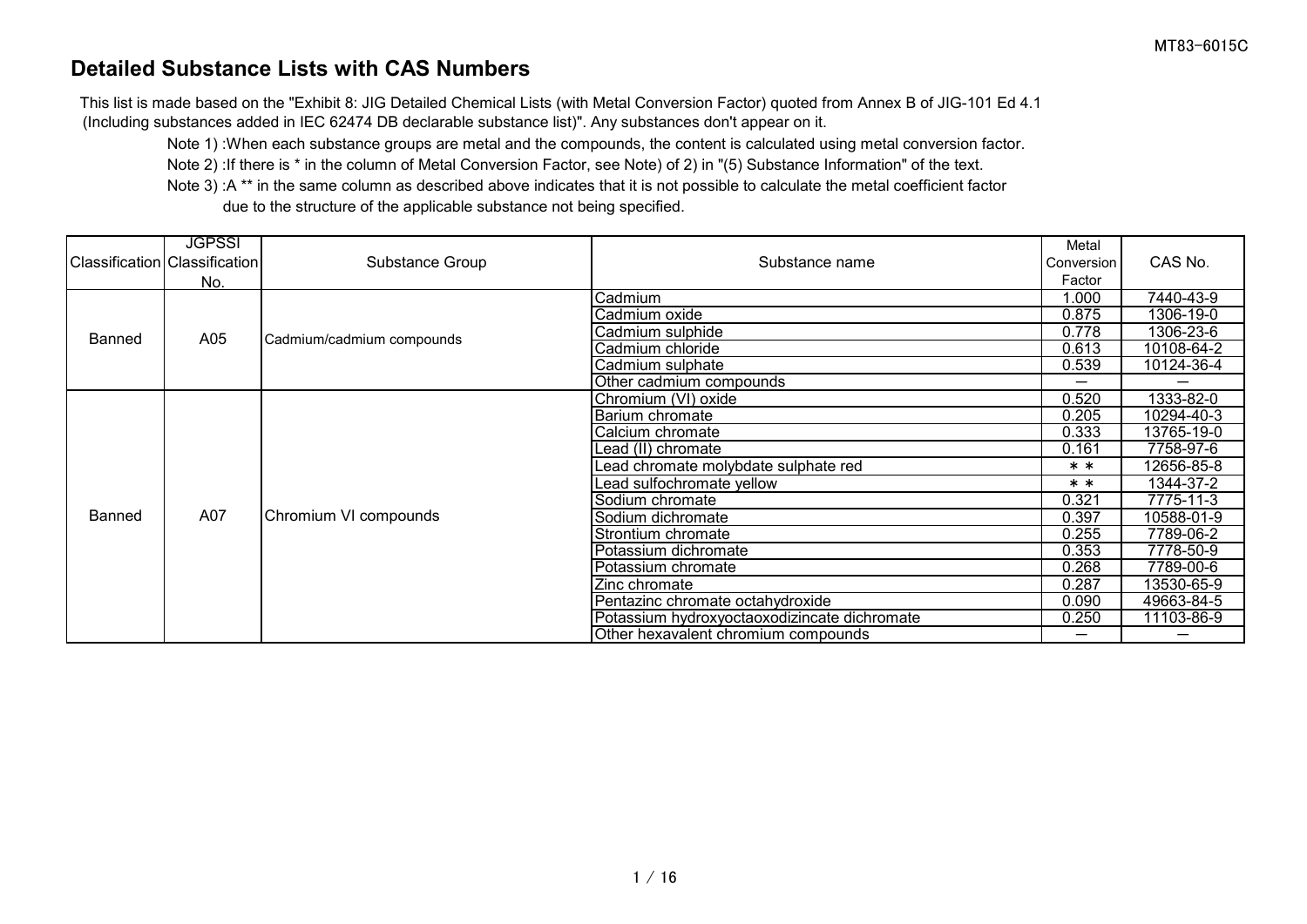|               | <b>JGPSSI</b><br><b>Classification Classification</b><br>No. | Substance Group           | Substance name                          | Metal<br>Conversion<br>Factor | CAS No.                 |
|---------------|--------------------------------------------------------------|---------------------------|-----------------------------------------|-------------------------------|-------------------------|
|               |                                                              |                           | Lead                                    | 1.000                         | 7439-92-1               |
|               |                                                              |                           | $\overline{\text{Lead(II)}}$ sulphate   | 0.683                         | 7446-14-2               |
|               |                                                              |                           | Lead(II) carbonate                      | 0.775                         | 598-63-0                |
|               |                                                              |                           | Lead(II) chromate                       | 0.641                         | 7758-97-6               |
|               |                                                              |                           | Lead chromate molybdate sulphate red    | $* *$                         | 12656-85-8              |
|               |                                                              |                           | Lead hydroxidcarbonate                  | 0.801                         | 1319-46-6               |
|               |                                                              |                           | Lead acetate                            | 0.637                         | $301 - 04 - 2$          |
|               |                                                              |                           | Lead (II) acetate, trihydrate           | 0.546                         | 6080-56-4               |
|               |                                                              |                           | ead phosphate                           | 0.766                         | 7446-27-7               |
|               |                                                              |                           | Lead selenide                           | 0.724                         | 12069-00-0              |
|               |                                                              | Lead/lead compounds       | Lead (IV) oxide                         | 0.866                         | 1309-60-0               |
| <b>Banned</b> | A09                                                          |                           | Lead (II,IV) oxide                      | 0.907                         | 1314-41-6               |
|               |                                                              |                           | Lead (II) sulphide                      | 0.866                         | 1314-87-0               |
|               |                                                              |                           | Lead (II) oxide                         | 0.928                         | 1317-36-8               |
|               |                                                              |                           | Lead(II) carbonate basic                | 0.801                         | 1319-46-6               |
|               |                                                              |                           | Lead hydroxidcarbonate                  | 0.801                         | 1344-36-1               |
|               |                                                              |                           | _ead(II) phosphate                      | 0.766                         | 7446-27-7               |
|               |                                                              |                           | ead sulfochromate yellow                | $* *$                         | 1344-37-2               |
|               |                                                              |                           | _ead(II) titanate                       | 0.686                         | 12060-00-3              |
|               |                                                              |                           | ead sulphate, sulphuric acid, lead salt | .000<br>1                     | 15739-80-7              |
|               |                                                              |                           | Lead sulphate,tribasic                  | 0.850                         | 12202-17-4              |
|               |                                                              |                           | Lead stearate                           | 0.268                         | 1072-35-1               |
|               |                                                              |                           | Other lead compounds                    | $\overline{\phantom{0}}$      |                         |
|               |                                                              |                           | Mercury                                 | .000                          | 7439-97-6               |
|               |                                                              |                           | Mercuric chloride                       | $\overline{\phantom{0}}$      | 33631-63-9              |
|               |                                                              |                           | Mercury (II) chloride                   | 0.739                         | 7487-94-7               |
| Banned        | A10                                                          | Mercury/mercury compounds | Mercuric sulphate                       | 0.676                         | 7783-35-9               |
|               |                                                              |                           | Mercuric nitrate                        | 0.618                         | 10045-94-0              |
|               |                                                              |                           | Mercuric (II) oxide                     | 0.926                         | 21908-53-2              |
|               |                                                              |                           | Mercuric sulfide                        | 0.862                         | 1344-48-5               |
|               |                                                              |                           | Other mercury compounds                 |                               |                         |
| Banned        | A11                                                          | Nickel                    |                                         | 1.000                         | $\overline{74}$ 40-02-0 |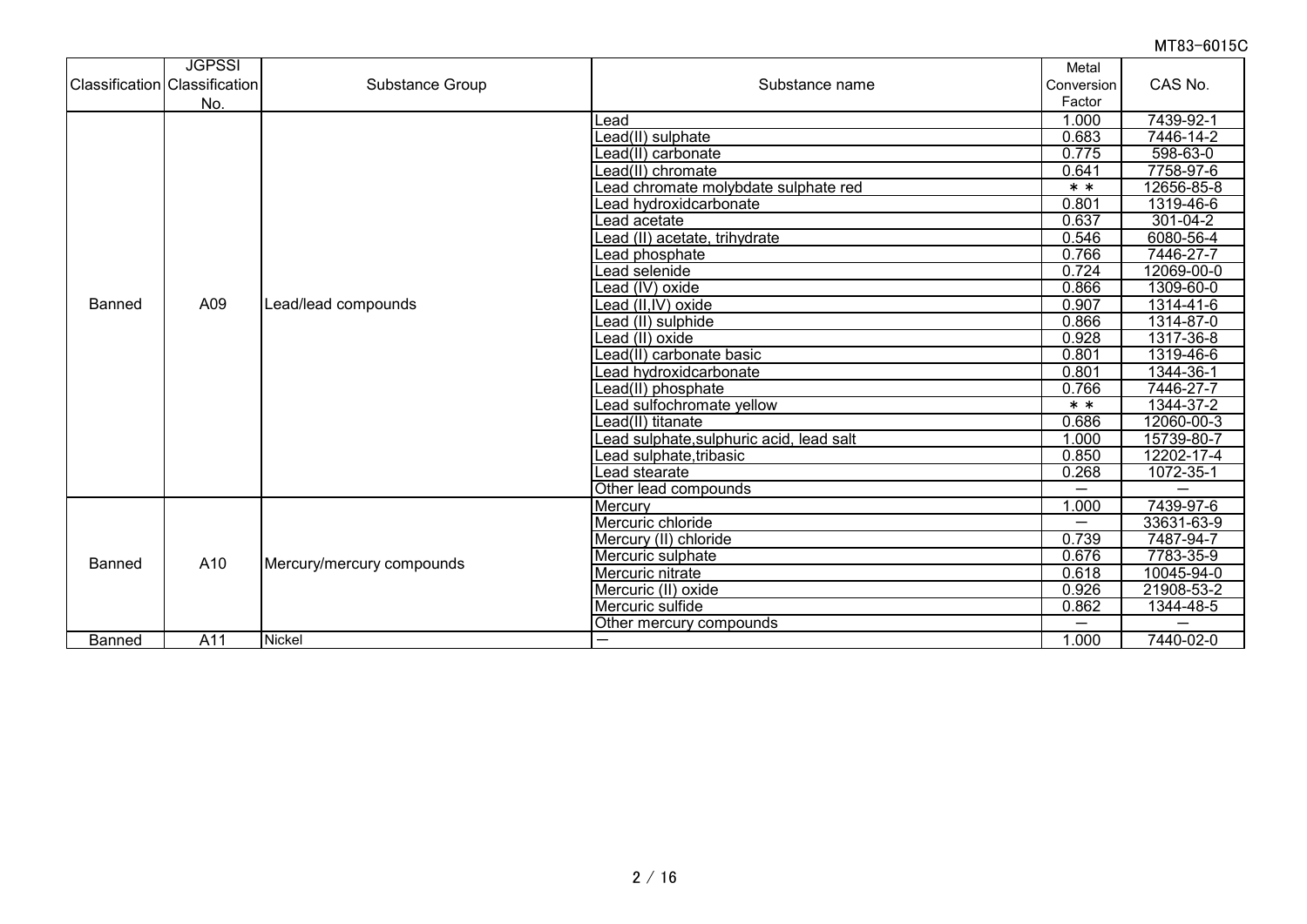|                                      | <b>JGPSSI</b> |                                          |                                                                 | Metal                    |                          |
|--------------------------------------|---------------|------------------------------------------|-----------------------------------------------------------------|--------------------------|--------------------------|
| <b>Classification Classification</b> |               | Substance Group                          | Substance name                                                  | Conversion               | CAS No.                  |
|                                      | No.           |                                          |                                                                 | Factor                   |                          |
| <b>Banned</b>                        | A17           | Tributyl Tin Oxide (TBTO)                |                                                                 | 0.398                    | $56 - 35 - 9$            |
|                                      |               |                                          | Triphenyltin=N, N-dimethyldithiocarbamate                       | 0.252                    | 1803-12-9                |
|                                      |               |                                          | Triphenyltinfluoride                                            | 0.322                    | $379 - 52 - 2$           |
|                                      |               |                                          | Triphenyltinacetate                                             | 0.290                    | $900 - 95 - 8$           |
|                                      |               |                                          | Triphenyltinchloride                                            | 0.308                    | 639-58-7                 |
|                                      |               |                                          | Triphenyltinhydroxide                                           | 0.323                    | 76-87-9                  |
|                                      |               |                                          |                                                                 | 0.234                    | 18380-71-7               |
|                                      |               |                                          |                                                                 | 0.234                    | 18380-72-8               |
|                                      |               |                                          | Triphenyltin fattyacid((9-11)salt)                              | 0.228                    | 47672-31-1               |
|                                      |               |                                          |                                                                 | 0.222                    | 94850-90-5               |
|                                      |               |                                          | Triphenyltinchloroacetate                                       | 0.268                    | 7094-94-2                |
|                                      |               |                                          | Tributyltinmethacrylate                                         | 0.316                    | 2155-70-6                |
|                                      | A28           | Tri-substiituted organostannic compounds | Bis(tributyltin)fumalate                                        | 0.342                    | 6454-35-9                |
|                                      |               |                                          | Tributyltinfluoride                                             | 0.384                    | 1983-10-4                |
| Banned                               |               |                                          | Bis(tributyltin)2,3-dibromosuccinate                            | 0.278                    | 31732-71-5               |
|                                      |               |                                          | Tributyltinacetate                                              | 0.340                    | $56 - 36 - 0$            |
|                                      |               |                                          | Tributyltinlaurate                                              | 0.243                    | 3090-36-6                |
|                                      |               |                                          | Bis(tributyltin)phthalate                                       | 0.319                    | 4782-29-0                |
|                                      |               |                                          | Coplymer of alkyl(c=8) acrylate, methyl methacrylate and        | 0.180                    | 67772-01-4               |
|                                      |               |                                          | tributyltin methacrylate                                        |                          |                          |
|                                      |               |                                          | Tributyltinsulphamate                                           | 0.307                    | 6517-25-5                |
|                                      |               |                                          | Bis(tributyltin)maleate                                         | 0.341                    | 14275-57-1               |
|                                      |               |                                          |                                                                 | 0.365                    | 1461-22-9,               |
|                                      |               |                                          | Tributyltinchloride                                             |                          | 7342-38-3                |
|                                      |               |                                          | Tributyltin cyclopentane carbonate=mixture                      | $* *$                    | 85409-17-2               |
|                                      |               |                                          | Tributyltin-1, 2,3,4,4a, 4b, 5,6,10,10adecahydro-7-isoplopyl-1, | $* *$                    | 26239-64-5               |
|                                      |               |                                          | 4a-dimethyl-1-phenanthrencarboxylatemix                         |                          |                          |
|                                      |               |                                          | Other tri-substituted organostannic compounds                   | $\overline{\phantom{0}}$ | $\overline{\phantom{0}}$ |
|                                      |               |                                          | Dibutyltin oxide                                                | 0.477                    | $818-08-6$               |
|                                      |               |                                          | Dibutyltin diacetate                                            | 0.338                    | 1067-33-0                |
| <b>Banned</b>                        | A23           | Dibutyltin (DBT) compounds               | Dibutyltin dilaurate                                            | 0.188                    | $77 - 58 - 7$            |
|                                      |               |                                          | Dibutyltin maleate                                              | 0.342                    | $78 - 04 - 6$            |
|                                      |               |                                          | Other dibutyltin compounds                                      |                          |                          |
|                                      |               |                                          | Dioctyl Tin Oxide                                               | 0.329                    | 870-08-6                 |
| Banned                               | A24           | Dioctyltin (DOT) compounds               | Dioctyltin dilaurate                                            | 0.16                     | $3648 - 18 - 8$          |
|                                      |               |                                          | Other Dioctyltin compounds                                      | $\overline{\phantom{0}}$ | —                        |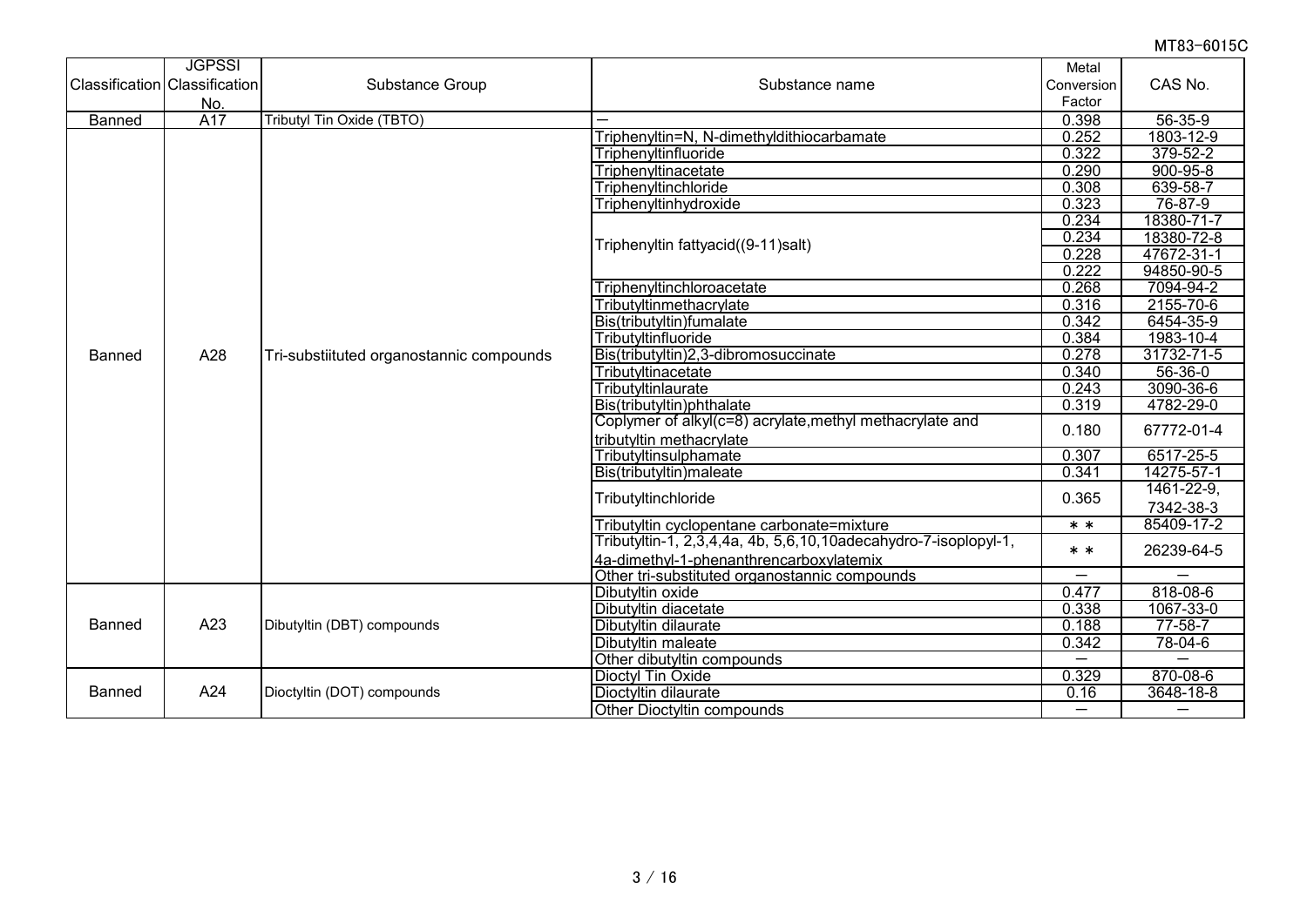|               | <b>JGPSSI</b>                 |                                                                                 |                                                              | Metal                    |                          |
|---------------|-------------------------------|---------------------------------------------------------------------------------|--------------------------------------------------------------|--------------------------|--------------------------|
|               | Classification Classification | <b>Substance Group</b>                                                          | Substance name                                               | Conversion               | CAS No.                  |
|               | No.                           |                                                                                 |                                                              | Factor                   |                          |
|               |                               |                                                                                 | <b>Polybrominated Biphenyls</b>                              |                          | 59536-65-1               |
|               |                               |                                                                                 | Dibromobiphenyl                                              | $\overline{\phantom{0}}$ | $92 - 86 - 4$            |
|               |                               |                                                                                 | 2-Bromobiphenyl                                              | $\overline{\phantom{0}}$ | 2052-07-5                |
|               |                               |                                                                                 | 3-Bromobiphenyl                                              | $\overline{\phantom{0}}$ | 2113-57-7                |
|               |                               |                                                                                 | 4-Bromobiphenyl                                              | —                        | $92 - 66 - 0$            |
|               |                               |                                                                                 | Tribromobiphenyl                                             | $\overline{\phantom{0}}$ | 59080-34-1               |
|               |                               |                                                                                 | Tetrabromobiphenyl                                           | $\overline{\phantom{0}}$ | 40088-45-7               |
| Banned        | <b>B02</b>                    | Polybrominated Biphenyls (PBBs)                                                 | Pentabrphenyl                                                | —                        | 56307-79-0               |
|               |                               |                                                                                 | Hexabromobiphenyl                                            | $\overline{\phantom{0}}$ | 59080-40-9               |
|               |                               |                                                                                 | hexabromo-1,1-biphenyl                                       | $\overline{\phantom{0}}$ | 36355-01-8               |
|               |                               |                                                                                 | Firemaster FF-1                                              | $\overline{\phantom{0}}$ | 67774-32-7               |
|               |                               |                                                                                 | Heptabromobiphenyl                                           | —                        | 35194-78-6               |
|               |                               |                                                                                 | Octabromobiphenyl                                            | $\overline{\phantom{0}}$ | 61288-13-9               |
|               |                               |                                                                                 | Nonabiphenyl                                                 | —                        | 27753-52-2               |
|               |                               |                                                                                 | Decabromobiphenyl                                            | —                        | 13654-09-6               |
|               | <b>B03</b>                    | Polybrominated Diphenylethers (PBDEs)                                           | Bromodiphenyl ether                                          | $\overline{\phantom{0}}$ | $101 - 55 - 3$           |
|               |                               |                                                                                 | Dibromodiphenyl ethers                                       | $\overline{\phantom{0}}$ | 2050-47-7                |
|               |                               |                                                                                 | Tribromodiphenyl ether                                       | $\overline{\phantom{0}}$ | 49690-94-0               |
|               |                               |                                                                                 | Tetrabromodiphenyl ethers                                    | $\overline{\phantom{0}}$ | 40088-47-9               |
|               |                               |                                                                                 | Pentabromodidphenyl ether                                    |                          |                          |
| Banned        |                               |                                                                                 | (note: Commercially available PeBDPO is a complex reaction   |                          | 32534-81-9               |
|               |                               |                                                                                 | mixture containing a variety of brominated diphenyloxides.)  |                          |                          |
|               |                               |                                                                                 | Hexabromodiphenyl ether                                      | $\overline{\phantom{0}}$ | 36483-60-0               |
|               |                               |                                                                                 | Heptabromodiphenylether                                      | $\overline{\phantom{0}}$ | 68928-80-3               |
|               |                               |                                                                                 | Octabromodiphenyl ether                                      | $\overline{\phantom{0}}$ | 32536-52-0               |
|               |                               |                                                                                 | Nonabromodiphenylether                                       | $\overline{\phantom{0}}$ | 63936-56-1               |
|               |                               |                                                                                 | Decabromodiphenyl ether                                      | —                        | 1163-19-5                |
|               |                               |                                                                                 | Polychlorinated Biphenyls (all isomers and congeners)        | —                        | 1336-36-3                |
| Banned        | <b>B05</b>                    | Polychlorinated Biphenyls (PCBs) and specific                                   | Monomethyl-tetrachloro-diphenylmethane (Ugilec 141)          | $\overline{\phantom{0}}$ | 76253-60-6               |
|               |                               | substitutes                                                                     | Monomethyl-dichloro-diphenyl methane (Ugilec 121, Ugilec 21) | $\overline{\phantom{0}}$ | 81161-70-8               |
|               |                               |                                                                                 | Monomethyl-dibromo-diphenyl methane (DBBT)                   | $\overline{\phantom{0}}$ | 99688-47-8               |
| <b>Banned</b> | <b>B15</b>                    | Polychlorinated Terphenyls (PCTs)                                               | Polychlorinated Terphenyls (all isomers and congeners)       | $\overline{\phantom{0}}$ | 61788-33-8               |
| Banned        | <b>B06</b>                    | Polychlorinated Naphthalenes (more than 3 chlorine Polychlorinated Naphthalenes |                                                              | —                        | 70776-03-3               |
|               |                               | atoms)                                                                          | Other polychlorinated Naphthalenes                           | $\overline{\phantom{0}}$ |                          |
| Banned        | <b>B12</b>                    | Perchlorates                                                                    | Lithium perchlorate                                          | $\overline{\phantom{0}}$ | 7791-03-9                |
|               |                               |                                                                                 | Other perchlorate compounds                                  | $\overline{\phantom{0}}$ | $\overline{\phantom{0}}$ |
| <b>Banned</b> | <b>B13</b>                    | Perfluorooctane sulfonate (PFOS)                                                | Perfluoroctane Sulfonates (PFOS) C8F17SO2X, where X = OR,    |                          |                          |
|               |                               |                                                                                 | NR or other derivative                                       |                          |                          |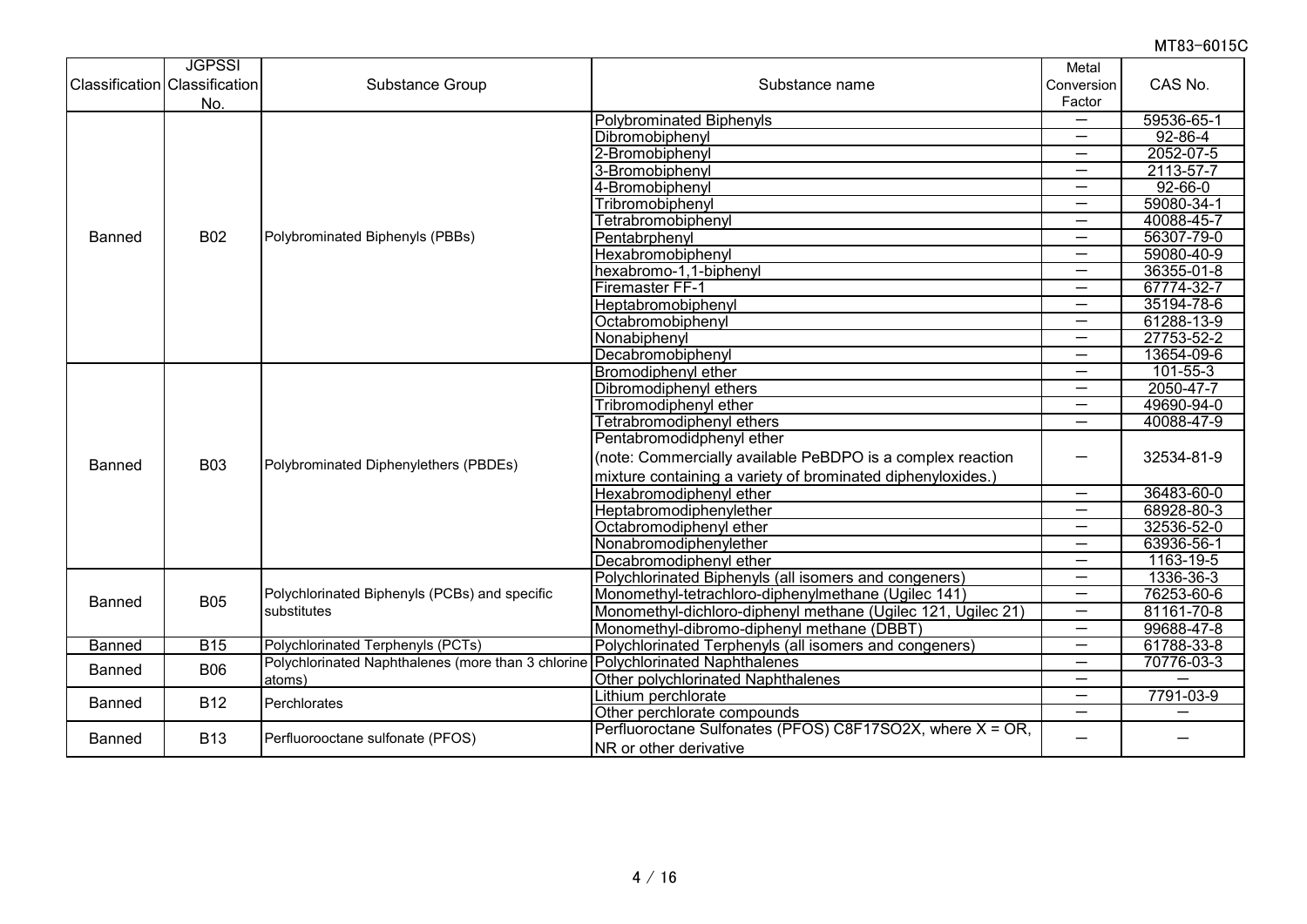|               | <b>JGPSSI</b><br><b>Classification</b> Classification<br>No. | Substance Group                                 | Substance name                                    | Metal<br>Conversion<br>Factor | CAS No.        |
|---------------|--------------------------------------------------------------|-------------------------------------------------|---------------------------------------------------|-------------------------------|----------------|
|               |                                                              |                                                 | Fetrafluoromethane (Carbon tetrafluoride, PFC-14) | $\overline{\phantom{0}}$      | $75 - 73 - 0$  |
|               |                                                              |                                                 | Hexafluoroethane (PFC-116)                        |                               | 76-16-4        |
|               |                                                              |                                                 | Octafluoropropane (PFC-218)                       | —                             | $76-19-7$      |
|               |                                                              |                                                 | Decafluorobutane (PFC-31-10)                      | $\overline{\phantom{0}}$      | $355 - 25 - 9$ |
|               |                                                              |                                                 | Dodecafluoropentane (PFC-41-12)                   | —                             | 678-26-2       |
|               |                                                              |                                                 | Tetradecafluorohexane (PFC-51-14)                 | $\overline{\phantom{0}}$      | $355 - 42 - 0$ |
|               |                                                              |                                                 | Octafluorocyclobutane (PFC-c318)                  | —                             | $115 - 25 - 3$ |
|               |                                                              |                                                 | Sulfur Hexafluoride (SF6)                         | —                             | 2551-62-4      |
|               |                                                              |                                                 | Trifluoromethane - (HFC-23)                       | $\overline{\phantom{0}}$      | $75 - 46 - 7$  |
|               |                                                              |                                                 | Difluoromethane - (HFC-32)                        | —                             | $75 - 10 - 5$  |
|               |                                                              | Fluorinated greenhouse gases (PFC, SF6,<br>HFC) | Methyl fluoride - (HFC-41)                        | —                             | $593 - 53 - 3$ |
|               | <b>B10</b>                                                   |                                                 | 2H, 3H-Decafluoropentane - (HFC-43-10mee)         | —                             | 138495-42-8    |
| Banned        |                                                              |                                                 | Pentafluoroethane (HFC-125)                       | —                             | 354-33-6       |
|               |                                                              |                                                 | 1,1,2,2-Tetrafluoroethane - (HFC-134)             | —                             | 359-35-3       |
|               |                                                              |                                                 | $1,1,1,2$ -Tetrafluoroethane – (HFC-134a)         | —                             | 811-97-2       |
|               |                                                              |                                                 | 1,1-Difluoroethane - (HFC-152a)                   | —                             | $75 - 37 - 6$  |
|               |                                                              |                                                 | 1,1,2-Trifluoroethane-(HFC-143)                   | $\overline{\phantom{0}}$      | 430-66-0       |
|               |                                                              |                                                 | 1,1,1-Trifluoroethane - (HFC-143a)                | $\overline{\phantom{0}}$      | 420-46-2       |
|               |                                                              |                                                 | 2H-Heptafluoropropane-(HFC-227ea)                 | —                             | 431-89-0       |
|               |                                                              |                                                 | 1,1,1,2,2,3-hexafluoro-propane (HFC-236cb)        | —                             | 677-56-5       |
|               |                                                              |                                                 | $1,1,1,2,3,3$ -Hexafluoropropane - (HFC-236ea)    | —                             | 431-63-0       |
|               |                                                              |                                                 | $1,1,1,3,3,3$ -Hexafluoropropane - (HFC-236fa)    | $\overline{\phantom{0}}$      | 690-39-1       |
|               |                                                              |                                                 | 1,1,2,2,3-Pentafluoropropane - (HFC-245ca)        | $\overline{\phantom{0}}$      | 679-86-7       |
|               |                                                              |                                                 | $1,1,1,3,3$ -Pentafluoropropane – (HFC-245fa)     | —                             | 460-73-1       |
|               |                                                              |                                                 | $1,1,1,3,3$ -Pentafluorobutane - (HFC-365mfc)     | —                             | 406-58-6       |
|               |                                                              |                                                 | <b>Asbestos</b>                                   | —                             | 1332-21-4      |
|               |                                                              |                                                 | Actinolite                                        | $\overline{\phantom{0}}$      | 77536-66-4     |
|               |                                                              |                                                 | Amosite (Grunerite)                               | $\overline{\phantom{0}}$      | 12172-73-5     |
| <b>Banned</b> | C01                                                          | Asbestos                                        | Anthophyllite                                     | —                             | 77536-67-5     |
|               |                                                              |                                                 | Chrysotile                                        | —                             | 12001-29-5     |
|               |                                                              |                                                 | Crocidolite                                       | —                             | 12001-28-4     |
|               |                                                              |                                                 | Tremolite                                         | —                             | 77536-68-6     |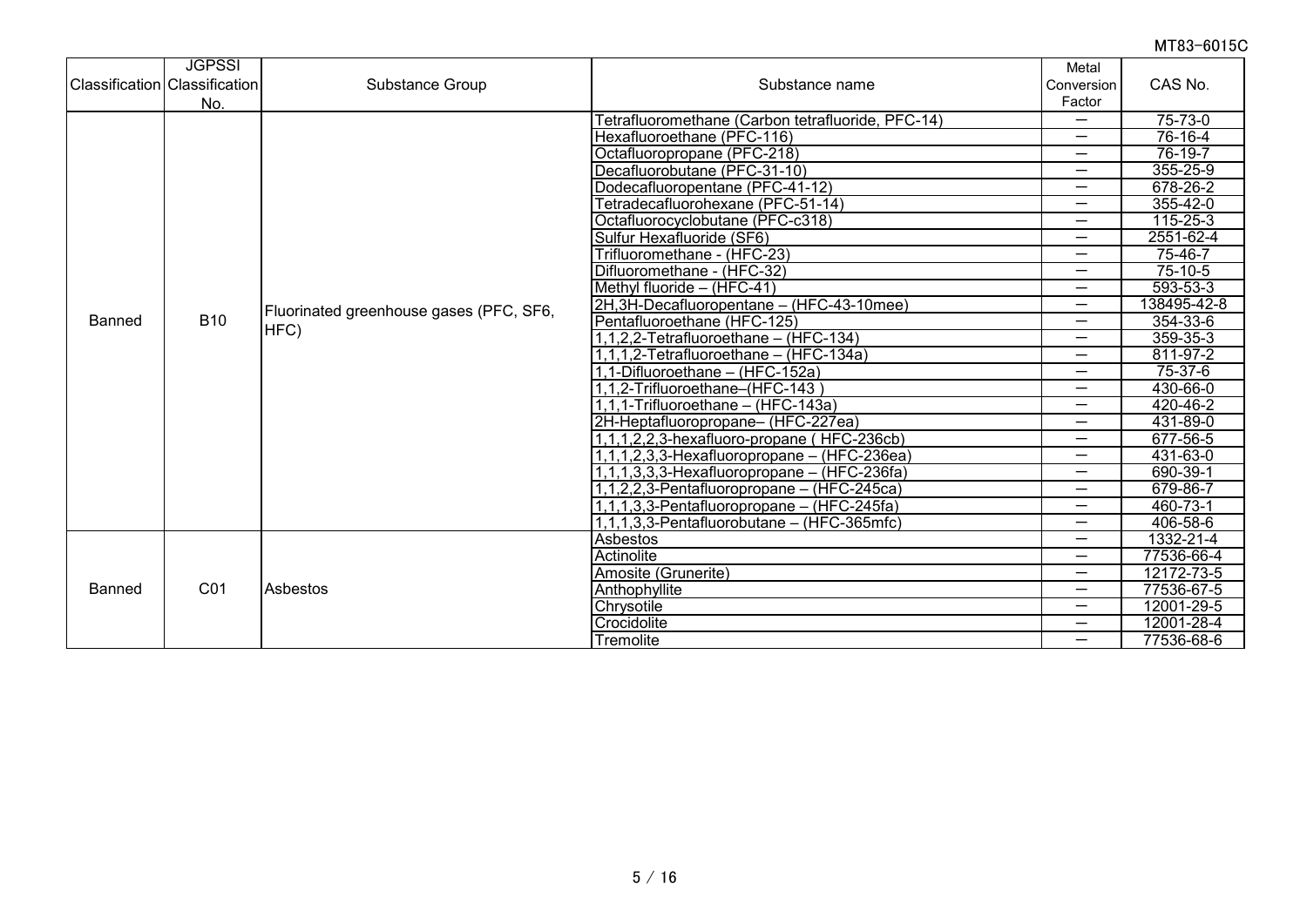|        | <b>JGPSSI</b>                        |                                                                 |                                                              | Metal                         |                      |
|--------|--------------------------------------|-----------------------------------------------------------------|--------------------------------------------------------------|-------------------------------|----------------------|
|        | <b>Classification Classification</b> | Substance Group                                                 | Substance name                                               | Conversion                    | CAS No.              |
|        | No.                                  |                                                                 |                                                              | Factor                        |                      |
|        |                                      |                                                                 | biphenyl-4-ylamine                                           | —                             | $92 - 67 - 1$        |
|        |                                      |                                                                 | Benzidine                                                    | —                             | $92 - 87 - 5$        |
|        |                                      |                                                                 | 4-chloro-o-toluidine                                         | $\overline{\phantom{0}}$      | $95 - 69 - 2$        |
|        |                                      |                                                                 | 2-naphthylamine                                              | $\qquad \qquad -$             | $91 - 59 - 8$        |
|        |                                      |                                                                 | o-aminoazotoluene                                            | —                             | $97 - 56 - 3$        |
|        |                                      |                                                                 | 5-nitro-o-toluidine                                          |                               | $99 - 55 - 8$        |
|        |                                      |                                                                 | 4-chloroaniline                                              | $\equiv$                      | $106 - 47 - 8$       |
|        |                                      |                                                                 | 4-methoxy-m-phenylenediamine                                 | $\overline{\phantom{0}}$      | 615-05-4             |
|        |                                      |                                                                 | 4,4'-methylenedianiline                                      | $\overline{\phantom{0}}$      | 101-77-9             |
|        |                                      |                                                                 | 3,3'-dichlorobenzidine                                       | $\overline{\phantom{0}}$      | $91 - 94 - 1$        |
| Banned | CO <sub>2</sub>                      | Azocolourants and azodyes which form certain<br>aromatic amines | 3,3'-dimethoxybenzidine                                      | $\overline{\phantom{0}}$      | 119-90-4             |
|        |                                      |                                                                 | 3,3'-dimethylbenzidine                                       | —<br>$\overline{\phantom{0}}$ | 119-93-7<br>838-88-0 |
|        |                                      |                                                                 | 4,4'-methylenedi-o-toluidine                                 |                               | $120 - 71 - 8$       |
|        |                                      |                                                                 | 6-methoxy-m-toluidine<br>4,4'-methylene-bis(2-chloroaniline) | —<br>—                        | $101 - 14 - 4$       |
|        |                                      |                                                                 | 4,4'-oxydianiline                                            |                               | $101 - 80 - 4$       |
|        |                                      |                                                                 | 4,4'-thiodianiline                                           | —                             | 139-65-1             |
|        |                                      |                                                                 | o-toluidine                                                  | —                             | $95 - 53 - 4$        |
|        |                                      |                                                                 | 4-methyl-m-phenylenediamine                                  | $\overline{\phantom{0}}$      | $95 - 80 - 7$        |
|        |                                      |                                                                 | 2,4,5-trimethylaniline                                       | $\overline{\phantom{0}}$      | $137 - 17 - 7$       |
|        |                                      |                                                                 | o-anisidine                                                  | —                             | $90 - 04 - 0$        |
|        |                                      |                                                                 | 4-amino azobenzene                                           | $\overline{\phantom{0}}$      | $60 - 09 - 3$        |
|        |                                      |                                                                 | Trichlorofluoromethane (CFC-11)                              | $\overline{\phantom{0}}$      | 75-69-4              |
|        |                                      |                                                                 | Dichlorodifluoromethane (CFC-12)                             | $\overline{\phantom{0}}$      | $75 - 71 - 8$        |
|        |                                      |                                                                 | Chlorotrifluoromethane (CFC-13)                              |                               | $75 - 72 - 9$        |
|        |                                      |                                                                 | Pentachlorofluoroethane (CFC-111)                            | —                             | $354 - 56 - 3$       |
|        |                                      |                                                                 | Tetrachlorodifluoroethane (CFC-112)                          | —                             | $76 - 12 - 0$        |
|        |                                      |                                                                 | 1,1,2,2-Tetrachloro-1,2-difluoroethane (CFC-112)             | $\overline{\phantom{0}}$      | 76-12-0              |
|        |                                      |                                                                 | 1,1,1,2-Tetrachloro-2,2-difluoroethane (CFC-112a)            |                               | 76-11-9              |
|        |                                      |                                                                 | Trichlorotrifluoroethane (CFC-113)                           | $\overline{\phantom{0}}$      | $76-13-1,$           |
|        |                                      |                                                                 | 1,1,2-Trichloro-1,2,2 trifluoroethane (CFC-113)              | —                             | $76-13-1$            |
|        |                                      |                                                                 | 1,1,1-Trichloro-2,2,2 trifluoroethane (CFC-113a)             | —                             | 354-58-5             |
| Banned | CO <sub>4</sub>                      | <b>Ozone Depleting Substances</b>                               | Dichlorotetrafluoroethane (CFC-114)                          | —                             | $76 - 14 - 2$        |
|        |                                      |                                                                 | Monochloropentafluoroethane (CFC-115)                        | $\overline{\phantom{0}}$      | $76 - 15 - 3$        |
|        |                                      |                                                                 | Heptachlorofluoropropane (CFC-211)                           | $\overline{\phantom{0}}$      | 422-78-6             |
|        |                                      |                                                                 |                                                              | —                             | 135401-87-5          |
|        |                                      |                                                                 | 1,1,1,2,2,3,3-Heptachloro-3-fluoropropane (CFC-211aa)        | —                             | 422-78-6             |
|        |                                      |                                                                 | 1,1,1,2,3,3,3-Heptachloro-2-fluoropropane (CFC-211ba)        | $\overline{\phantom{0}}$      | 422-81-1             |
|        |                                      |                                                                 | Hexachlorodifluoropropane (CFC-212)                          | $\overline{\phantom{0}}$      | 3182-26-1            |
|        |                                      |                                                                 | Pentachlorotrifluoropropane (CFC-213)                        | —                             | 2354-06-5            |
|        |                                      |                                                                 |                                                              | $\overline{\phantom{0}}$      | 134237-31-3          |
|        |                                      |                                                                 | Tetrachlorotetrafluoropropane (CFC-214)                      | —                             | 29255-31-0           |
|        |                                      |                                                                 | 1,2,2,3-Tetrachloro-1,1,3,3-tetrafluoropropane (CFC-214aa)   | —                             | 2268-46-4            |
|        |                                      |                                                                 | 1,1,1,3-Tetrachloro-2,2,3,3-tetrafluoropropane (CFC-214cb)   | $\overline{\phantom{0}}$      |                      |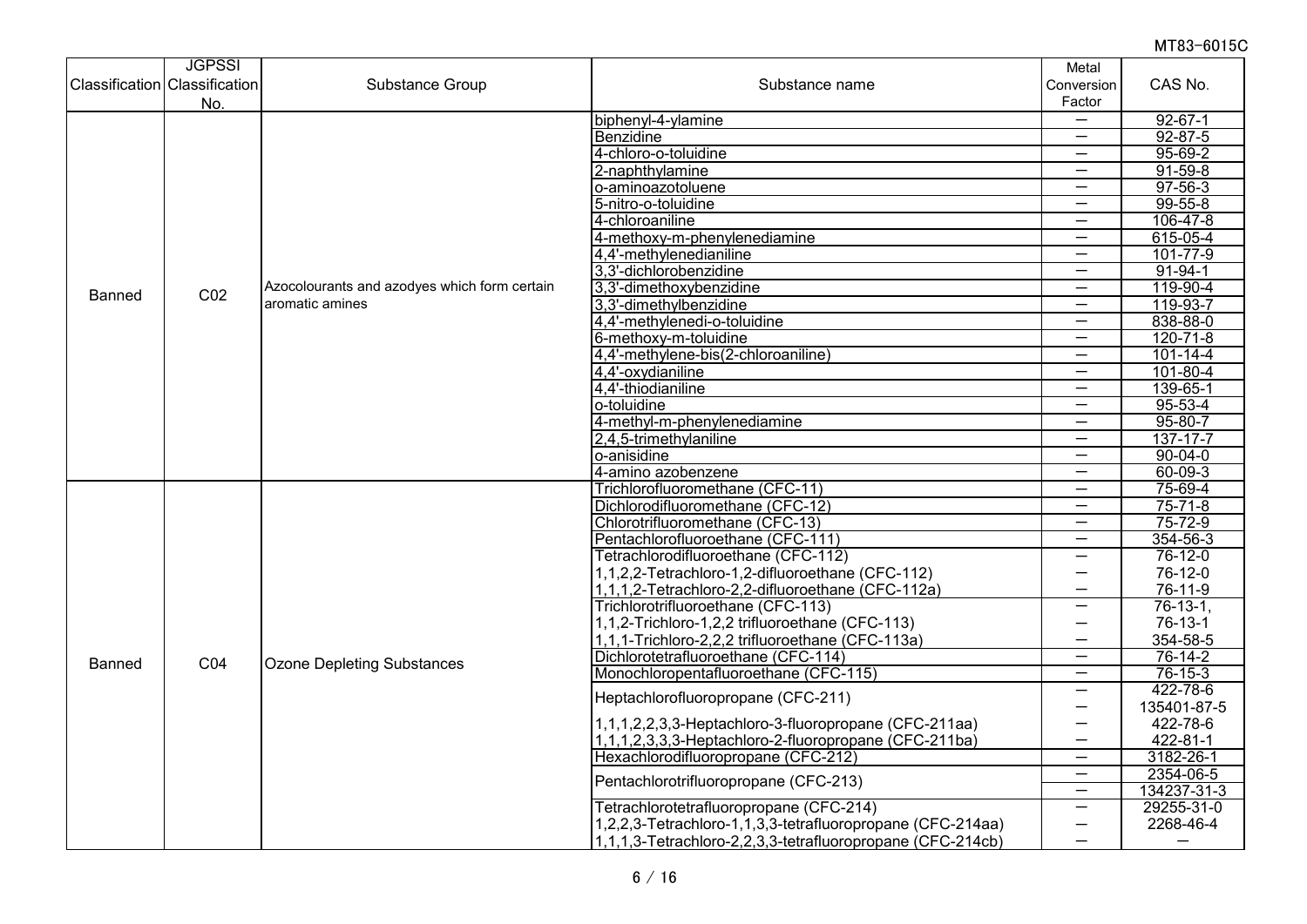|        | <b>JGPSSI</b>                        |                                    |                                               | Metal                                                |                                                      |
|--------|--------------------------------------|------------------------------------|-----------------------------------------------|------------------------------------------------------|------------------------------------------------------|
|        | <b>Classification Classification</b> | Substance Group                    | Substance name                                | Conversion                                           | CAS No.                                              |
|        | No.                                  |                                    |                                               | Factor                                               |                                                      |
|        |                                      |                                    | Trichloropentafluoropropane (CFC-215)         | —                                                    | 1599-41-3                                            |
|        |                                      |                                    | 1,2,2-Trichloropentafluoropropane (CFC-215aa) | —                                                    | 1599-41-3                                            |
|        |                                      |                                    | 1,2,3-Trichloropentafluoropropane (CFC-215ba) | —                                                    | 76-17-5                                              |
|        |                                      |                                    | 1,1,2-Trichloropentafluoropropane (CFC-215bb) | -                                                    |                                                      |
|        |                                      |                                    | 1,1,3-Trichloropentafluoropropane (CFC-215ca) | —                                                    |                                                      |
|        |                                      |                                    | 1,1,1-Trichloropentafluoropropane (CFC-215cb) |                                                      | 4259-43-2                                            |
|        |                                      |                                    | Dichlorohexafluoropropane (CFC-216)           | $\overline{\phantom{0}}$                             | 661-97-2                                             |
|        |                                      |                                    | Chloroheptafluoropropane (CFC-217)            | $\overline{\phantom{0}}$                             | 422-86-6                                             |
|        |                                      |                                    | Bromochloromethane (Halon-1011)               | $\overline{\phantom{0}}$                             | $74-97-5$                                            |
|        |                                      |                                    | Dibromodifluoromethane (Halon-1202)           | $\qquad \qquad -$                                    | $75-61-6$                                            |
|        |                                      |                                    | Bromochlorodifluoromethane (Halon-1211)       | $\overline{\phantom{0}}$                             | $353 - 59 - 3$                                       |
|        |                                      |                                    | Bromotrifluoromethane (Halon-1301)            | $\overline{\phantom{0}}$                             | $75 - 63 - 8$                                        |
|        |                                      |                                    | Dibromotetrafluoroethane (Halon-2402)         | $\overline{\phantom{0}}$                             | $124 - 73 - 2$                                       |
|        |                                      |                                    | Tetrachloromethane (carbon tetrachloride)     |                                                      | $56 - 23 - 5$                                        |
|        |                                      |                                    | 1,1,1-Trichloroethane (methylchloroform)      | $\overline{\phantom{0}}$                             | $71 - 55 - 6$                                        |
|        |                                      |                                    | Bromomethane (methyl bromide)                 | $\overline{\phantom{m}}$                             | 74-83-9                                              |
|        |                                      |                                    | Bromoethane (ethyl bromide)                   | —                                                    | $74 - 96 - 4$                                        |
|        |                                      |                                    | 1-Bromopropane (n-propyl bromide)             | —                                                    | 106-94-5                                             |
|        |                                      |                                    | Trifluoroiodomethane (trifluoromethyl iodide) | $\overline{\phantom{0}}$                             | 2314-97-8                                            |
|        |                                      |                                    | Chloromethane (methyl chloride)               | —                                                    | $74 - 87 - 3$                                        |
|        |                                      |                                    | Dibromofluoromethane (HBFC-21 B2)             | —                                                    | 1868-53-7                                            |
| Banned | C04                                  | Ozone Depleting Substances (cnt'd) | Bromodifluoromethane (HBFC-22 B1)             |                                                      | 1511-62-2                                            |
|        |                                      |                                    | Bromofluoromethane (HBFC-31 B1)               | $\overline{\phantom{0}}$                             | $373 - 52 - 4$                                       |
|        |                                      |                                    | Tetrabromofluoroethane (HBFC-121B4)           | —                                                    | $306 - 80 - 9$                                       |
|        |                                      |                                    | Tribromodifluoroethane (HBFC-122 B3)          | $\overline{\phantom{0}}$                             |                                                      |
|        |                                      |                                    | Dibromotrifluoroethane (HBFC-123 B2)          | $\overline{\phantom{0}}$                             | $354 - 04 - 1$                                       |
|        |                                      |                                    | Bromotetrafluoroethane (HBFC-124 B1)          | —                                                    | $124 - 72 - 1$                                       |
|        |                                      |                                    | Tribromofluoroethane (HBFC-131 B3)            | $\overline{\phantom{0}}$                             |                                                      |
|        |                                      |                                    | Dibromodifluoroethane (HBFC-132 B2)           | —                                                    | $75 - 82 - 1$                                        |
|        |                                      |                                    | Bromotrifluoroethane (HBFC-133 B1)            | $\overline{\phantom{0}}$                             | 421-06-7                                             |
|        |                                      |                                    | Dibromofluoroethane (HBFC-141 B2)             | $\overline{\phantom{0}}$                             | 358-97-4                                             |
|        |                                      |                                    | Bromodifluoroethane (HBFC-142 B1)             | —                                                    | $420 - 47 - 3$                                       |
|        |                                      |                                    | Bromofluoroethane (HBFC-151 B1)               | —                                                    | 762-49-2                                             |
|        |                                      |                                    | Hexabromofluoropropane (HBFC-221B6)           | $\qquad \qquad -$                                    | $\overline{\phantom{m}}$                             |
|        |                                      |                                    | Pentabromodifluoropropane (HBFC-222 B5)       |                                                      |                                                      |
|        |                                      |                                    | Tetrabromotrifluoropropane (HBFC-223 B4)      | $\overline{\phantom{0}}$<br>$\overline{\phantom{0}}$ | $\overline{\phantom{0}}$<br>$\overline{\phantom{0}}$ |
|        |                                      |                                    | Tribromotetrafluoropropane (HBFC-224 B3)      |                                                      |                                                      |
|        |                                      |                                    | Dibromopentafluoropropane (HBFC-225 B2)       | $\overline{\phantom{0}}$<br>$\overline{\phantom{0}}$ | 431-78-7                                             |
|        |                                      |                                    | Bromohexafluoropropane (HBFC-226 B1)          |                                                      | 2252-78-0                                            |
|        |                                      |                                    | Pentabromofluoropropane (HBFC-231 B5)         |                                                      |                                                      |
|        |                                      |                                    | Tetrabromodifluoropropane (HBFC-232 B4)       | $\qquad \qquad -$                                    | $\overline{\phantom{0}}$<br>$\overline{\phantom{0}}$ |
|        |                                      |                                    | Tribromotrifluoropropane (HBFC-233 B3)        | $\overline{\phantom{0}}$                             | $\overline{\phantom{0}}$                             |
|        |                                      |                                    | Dibromotetrafluoropropane (HBFC-234 B2)       | —<br>$\overline{\phantom{0}}$                        |                                                      |
|        |                                      |                                    | Bromopentafluoropropane (HBFC-235 B1)         |                                                      | 460-88-8                                             |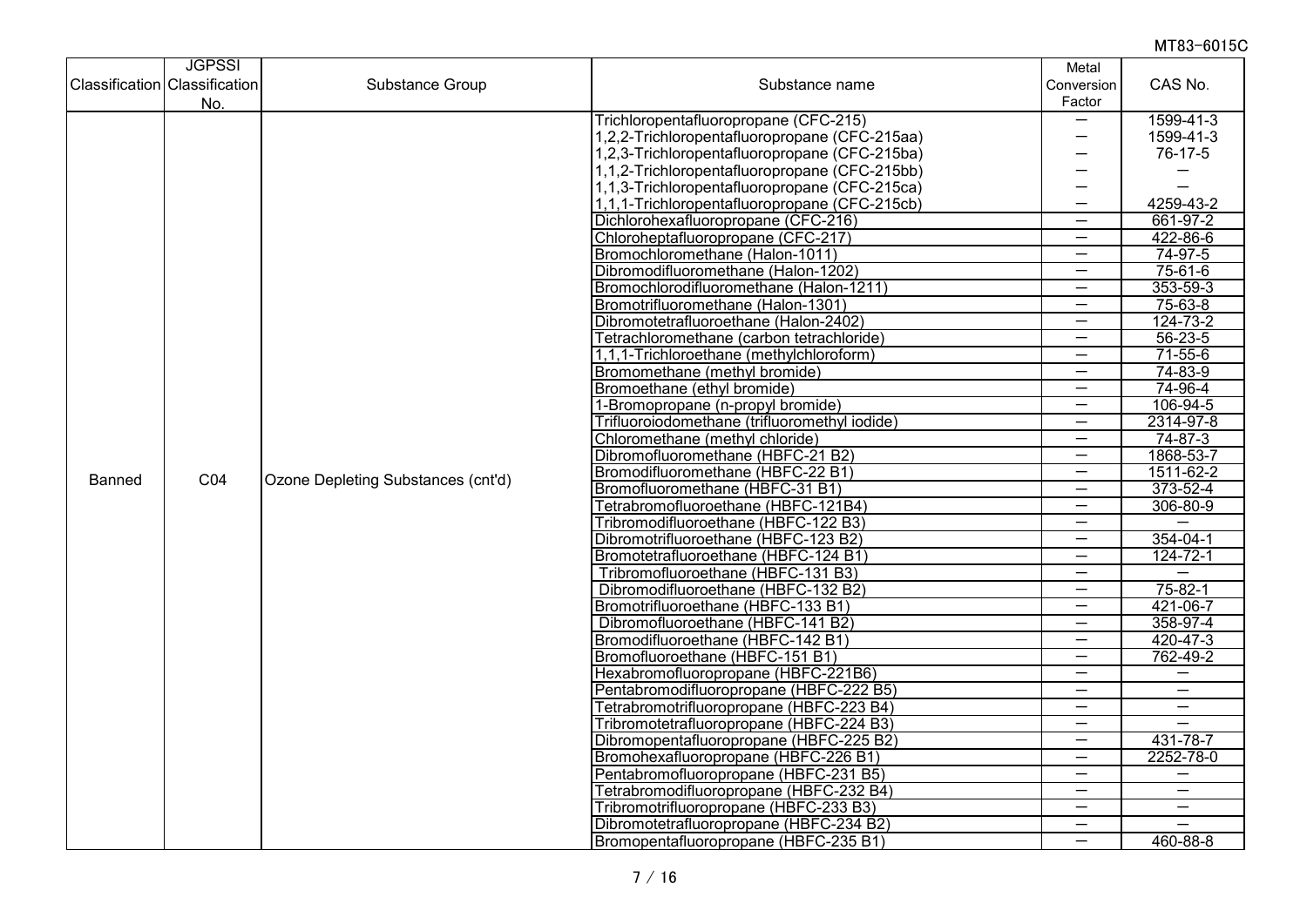|                                      | <b>JGPSSI</b>   |                                    |                                                | Metal                    |                     |
|--------------------------------------|-----------------|------------------------------------|------------------------------------------------|--------------------------|---------------------|
| <b>Classification Classification</b> |                 | Substance Group                    | Substance name                                 | Conversion               | CAS No.             |
|                                      | No.             |                                    |                                                | Factor                   |                     |
|                                      |                 |                                    | Tetrabromofluoropropane (HBFC-241 B4)          | —                        |                     |
|                                      |                 |                                    | Tribromodifluoropropane (HBFC-242 B3)          | $\overline{\phantom{m}}$ | 70192-80-2          |
|                                      |                 |                                    | Dibromotrifluoropropane (HBFC-243 B2)          | —                        | 431-21-0            |
|                                      |                 |                                    | Bromotetrafluoropropane (HBFC-244 B1)          | $\overline{\phantom{0}}$ | 679-84-5            |
|                                      |                 |                                    | Tribromofluoropropane (HBFC-251 B3)            | —                        | 75372-14-4          |
|                                      |                 |                                    | Dibromodifluoropropane (HBFC-252 B2)           | $\overline{\phantom{0}}$ | $460 - 25 - 3$      |
|                                      |                 |                                    | Bromotrifluoropropane (HBFC-253 B1)            | $\overline{\phantom{0}}$ | 421-46-5            |
|                                      |                 |                                    | Dibromofluoropropane (HBFC-261 B2)             | $\overline{\phantom{0}}$ | 51584-26-0          |
|                                      |                 |                                    | Bromodifluoropropane (HBFC-262 B1)             | $\overline{\phantom{0}}$ |                     |
|                                      |                 |                                    | Bromofluoropropane (HBFC-271 B1)               | $\overline{\phantom{0}}$ | 1871-72-3           |
|                                      |                 |                                    | Dichlorofluoromethane (HCFC-21)                | —                        | $75-43-4$           |
|                                      |                 |                                    | Chlorodifluoromethane (HCFC-22)                | —                        | $75 - 45 - 6$       |
|                                      |                 |                                    | Chlorofluoromethane (HCFC-31)                  | $\overline{\phantom{m}}$ | 593-70-4            |
|                                      |                 |                                    | Tetrachlorofluoroethane (HCFC-121)             | $\overline{\phantom{0}}$ | 134237-32-4         |
|                                      |                 |                                    | 1,1,2,2-Tetrachloro-1-fluoroethane (HCFC-121)  | $\overline{\phantom{0}}$ | $354 - 14 - 3$      |
|                                      |                 |                                    | 1,1,1,2-Tetrachloro-2-fluoroethane (HCFC-121a) | —                        | 354-11-0            |
|                                      |                 |                                    | Trichlorodifluoroethane (HCFC-122)             | $\overline{\phantom{0}}$ | 41834-16-6          |
|                                      |                 |                                    | 1,2,2-Trichloro-1,1-difluoroethane (HCFC-122)  | —                        | $354 - 21 - 2$      |
|                                      |                 |                                    | 1,1,2-Trichloro-1,2-difluoroethane (HCFC-122a) | —                        | 354-15-4            |
|                                      |                 |                                    | 1,1,1-Trichloro-2,2-difluoroethane (HCFC-122b) | $\overline{\phantom{0}}$ | $354 - 12 - 1$      |
|                                      |                 |                                    | Dichlorotrifluoroethane(HCFC-123)              | —                        | 34077-87-7          |
| Banned                               | CO <sub>4</sub> | Ozone Depleting Substances (cnt'd) | 1,1-Dichloro-2,2,2-trifluoroethane (HCFC-123)  | —                        | 306-83-2            |
|                                      |                 |                                    |                                                | —                        | 354-23-4            |
|                                      |                 |                                    | 1,2-Dichloro-1,1,2-trifluoroethane (HCFC-123a) | $\overline{\phantom{0}}$ | 90454-18-5          |
|                                      |                 |                                    | 1,1-Dichloro-1,2,2-trifluoroethane (HCFC-123b) | $\overline{\phantom{0}}$ | 812-04-4            |
|                                      |                 |                                    | Chlorotetrafluoroethane (HCFC-124)             | $\overline{\phantom{0}}$ | 63938-10-3          |
|                                      |                 |                                    | 2-chloro-1,1,1,2-tetrafluoroethane (HCFC-124)  | —                        | 2837-89-0           |
|                                      |                 |                                    | 1-chloro-1,1,2,2-tetrafluoroethane (HCFC-124a) | $\overline{\phantom{0}}$ | 354-25-6            |
|                                      |                 |                                    |                                                | —                        | 27154-33-2;         |
|                                      |                 |                                    | Trichlorofluoroethane (HCFC-131)               | $\overline{\phantom{0}}$ | $(134237 - 34 - 6)$ |
|                                      |                 |                                    | 1,1,2-Trichloro-2-fluoroethane (HCFC-131)      | —                        | 359-28-4            |
|                                      |                 |                                    | 1,1,2-Trichloro-1-fluoroethane (HCFC131a)      | —                        | 811-95-0            |
|                                      |                 |                                    | 1,1,1-Trichloro-2-fluoroethane (HCFC-131b)     | $\overline{\phantom{0}}$ | 2366-36-1           |
|                                      |                 |                                    | Dichlorodifluoroethane (HCFC-132)              | —                        | 25915-78-0          |
|                                      |                 |                                    | 1,2-Dichloro-1,2-difluoroethane (HCFC-132)     | —                        | 431-06-1            |
|                                      |                 |                                    | 1,1-Dichloro-2,2-difluoroethane (HCFC-132a)    | —                        | 471-43-2            |
|                                      |                 |                                    | 1,2-Dichloro-1,1-difluoroethane (HCFC-132b)    | —                        | 1649-08-7           |
|                                      |                 |                                    | 1,1-Dichloro-1,2-difluoroethane (HCFC-132c)    | $\overline{\phantom{0}}$ | 1842-05-3           |
|                                      |                 |                                    |                                                | —                        | 1330-45-6           |
|                                      |                 |                                    | Chlorotrifluoroethane (HCFC-133)               | —                        | 431-07-2            |
|                                      |                 |                                    | 1-Chloro-1,2,2-trifluoroethane (HCFC-133)      | —                        | 1330-45-6           |
|                                      |                 |                                    | 2-Chloro-1,1,1-trifluoroethane (HCFC-133a)     |                          | 75-88-7             |
|                                      |                 |                                    | 1-Chloro-1,1,2-trifluoroethane (HCFC-133b)     |                          | 421-04-5            |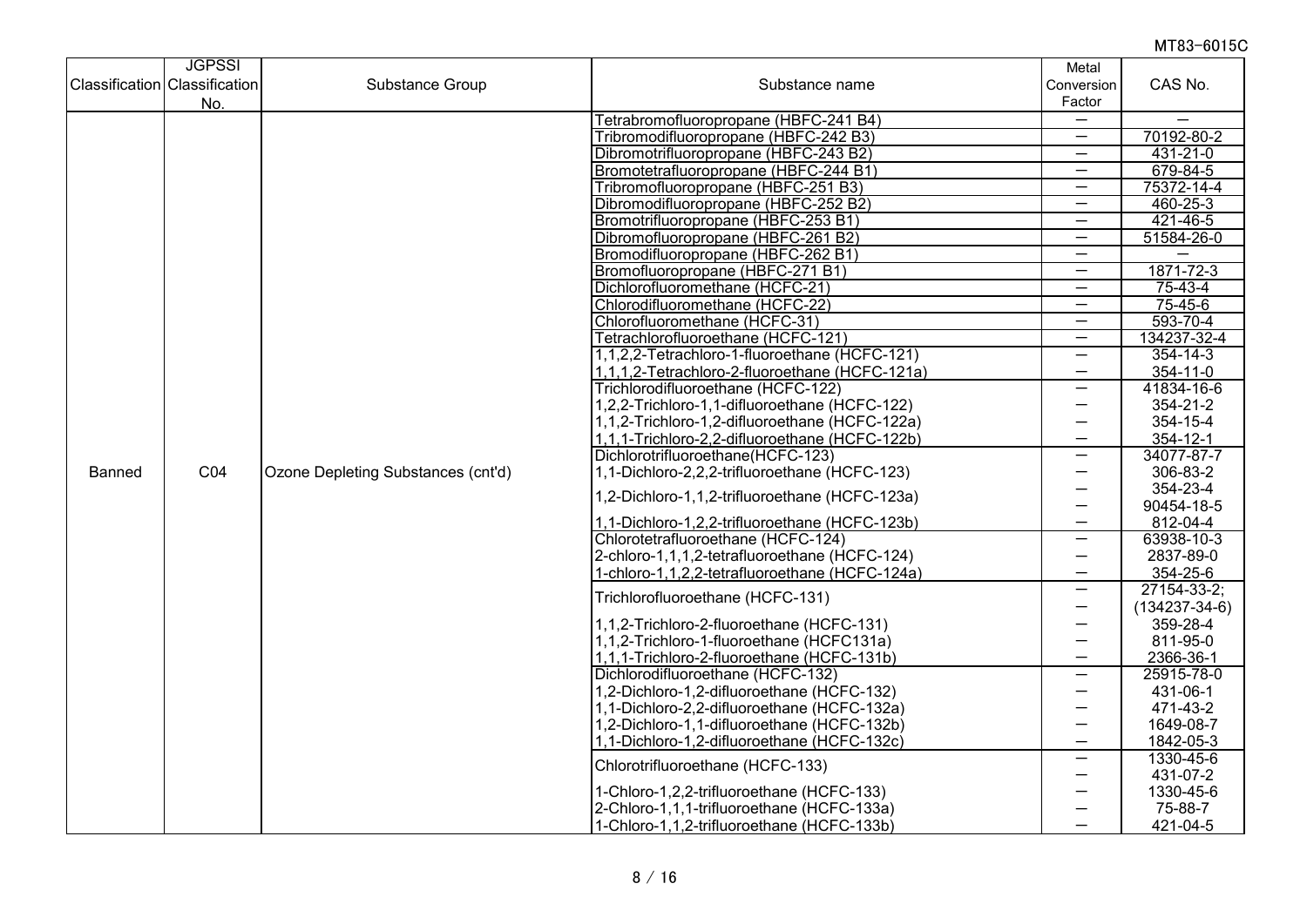|                                      | <b>JGPSSI</b>   |                                        |                                                                                                                    | Metal                    |                    |
|--------------------------------------|-----------------|----------------------------------------|--------------------------------------------------------------------------------------------------------------------|--------------------------|--------------------|
| <b>Classification Classification</b> |                 | Substance Group                        | Substance name                                                                                                     | Conversion               | CAS No.            |
|                                      | No.             |                                        |                                                                                                                    | Factor                   |                    |
|                                      |                 |                                        | Dichlorofluoroethane(HCFC-141)                                                                                     |                          | 1717-00-6;         |
|                                      |                 |                                        | 1.2-Dichloro-1-fluoroethane (HCFC-141)                                                                             | $\overline{\phantom{0}}$ | $(25167 - 88 - 8)$ |
|                                      |                 |                                        |                                                                                                                    | —                        | 430-57-9           |
|                                      |                 |                                        | 1,1-Dichloro-2-fluoroethane (HCFC-141a)                                                                            | $\overline{\phantom{0}}$ | 430-53-5           |
|                                      |                 |                                        | 1,1-Dichloro-1-fluoroethane (HCFC-141b)                                                                            | $\overline{\phantom{0}}$ | 1717-00-6          |
|                                      |                 |                                        | Chlorodifluoroethane (HCFC-142)                                                                                    | $\overline{\phantom{0}}$ | 25497-29-4         |
|                                      |                 |                                        | 2-Chloro-1,1-Difluoroethane (HCFC-142)                                                                             | —                        | 338-65-8           |
|                                      |                 |                                        | 1-Chloro-1,1-difluoroethane (HCFC-142b)                                                                            | —                        | 75-68-3            |
|                                      |                 |                                        | 1-Chloro-1,2-difluoroethane (HCFC-142a)                                                                            | —                        | 338-64-7           |
|                                      |                 |                                        | Chlorofluoroethane (HCFC-151)                                                                                      | —                        | 110587-14-9        |
|                                      |                 |                                        | 1-Chloro-2-fluoroethane (HCFC-151)                                                                                 | —                        | 762-50-5           |
|                                      |                 |                                        | 1-Chloro-1-fluoroethane (HCFC-151a)                                                                                | $\overline{\phantom{0}}$ | 1615-75-4          |
|                                      |                 |                                        | Hexachlorofluoropropane (HCFC-221)                                                                                 | $\overline{\phantom{0}}$ | 134237-35-7        |
|                                      |                 |                                        |                                                                                                                    | —                        | 29470-94-8         |
|                                      |                 |                                        | 1,1,1,2,2,3-Hexachloro-3-fluoropropane (HCFC-221ab)                                                                | $\overline{\phantom{0}}$ | 422-26-4           |
|                                      |                 |                                        | Pentachlorodifluoropropane (HCFC-222)                                                                              | —                        | 134237-36-8        |
|                                      |                 |                                        | 1,1,1,3,3-pentachloro-2,2-difluoropropane (HCFC-222ca))                                                            | —                        | 422-49-1           |
|                                      |                 |                                        | 1,2,2,3,3-pentachloro-1,1-difluoropropane (HCFC-222aa)                                                             | —                        | 422-30-0           |
|                                      |                 | Tetrachlorotrifluoropropane (HCFC-223) | —                                                                                                                  | 134237-37-9<br>422-52-6  |                    |
|                                      |                 |                                        | 1,1,3,3-Tetrachloro-1,2,2-trifluoropropane (HCFC-223ca)<br>1,1,1,3-Tetrachloro-2,2,3-trifluoropropane (HCFC-223cb) | —<br>—                   | 422-50-4           |
| Banned                               | CO <sub>4</sub> | Ozone Depleting Substances (cnt'd)     | Trichlorotetrafluoropropane (HCFC-224)                                                                             | —                        | 134237-38-0        |
|                                      |                 |                                        | 1,3,3-Trichloro-1,1,2,2-tetrafluoropropane (HCFC-224ca)                                                            | —                        | 422-54-8           |
|                                      |                 |                                        | 1,1,3-Trichloro-1,2,2,3-tetrafluoropropane (HCFC-224cb)                                                            | $\overline{\phantom{0}}$ | 422-53-7           |
|                                      |                 |                                        | 1,1,1-Trichloro-2,2,3,3-tetrafluoropropane (HCFC-224cc)                                                            | $\overline{\phantom{0}}$ | 422-51-5           |
|                                      |                 |                                        | Dichloropentafluoropropane (HCFC-225)                                                                              | $\overline{\phantom{0}}$ | 127564-92-5        |
|                                      |                 |                                        | 2,2-Dichloro-1,1,1,3,3-pentafluoropropane(HCFC-225aa)                                                              | —                        | 128903-21-9        |
|                                      |                 |                                        | 2,3-Dichloro-1,1,1,2,3-pentafluoropropane (HCFC-225ba)                                                             | —                        | 422-48-0           |
|                                      |                 |                                        | 1,2-Dichloro-1,1,2,3,3-pentafluoropropane (HCFC-225bb)                                                             | —                        | 422-44-6           |
|                                      |                 |                                        | 3,3-Dichloro-1,1,1,2,2-pentafluoropropane (HCFC-225ca)                                                             | —                        | 422-56-0           |
|                                      |                 |                                        | 1,3-Dichloro-1,1,2,2,3-pentafluoropropane (HCFC-225cb)                                                             | —                        | 507-55-1           |
|                                      |                 |                                        | 1,1-Dichloro-1,2,2,3,3-pentafluoropropane(HCFC-225cc)                                                              | —                        | 13474-88-9         |
|                                      |                 |                                        | 1,2-Dichloro-1,1,3,3,3-pentafluoropropane (HCFC-225da)                                                             | —                        | 431-86-7           |
|                                      |                 |                                        | 1,3-Dichloro-1,1,2,3,3-pentafluoropropane (HCFC-225ea)                                                             | —                        | 136013-79-1        |
|                                      |                 |                                        | 1,1-Dichloro-1,2,3,3,3-pentafluoropropane(HCFC-225eb)                                                              | $\overline{\phantom{0}}$ | 111512-56-2        |
|                                      |                 |                                        | Chlorohexafluoropropane (HCFC-226)                                                                                 | $\overline{\phantom{0}}$ | 134308-72-8        |
|                                      |                 |                                        | 2-Chloro-1,1,1,3,3,3-hexafluoropropane (HCFC-226da)                                                                | $\overline{\phantom{0}}$ | 431-87-8           |
|                                      |                 |                                        | Pentachlorofluoropropane (HCFC-231)                                                                                | $\overline{\phantom{0}}$ | 134190-48-0        |
|                                      |                 |                                        | 1,1,1,2,3-pentachloro-2-fluoro-propane (HCFC-231bb)                                                                | —                        | 421-94-3           |
|                                      |                 |                                        | Tetrachlorodifluoropropane (HCFC-232)                                                                              | $\overline{\phantom{0}}$ | 134237-39-1        |
|                                      |                 |                                        | 1,1,1,3-Tetrachloro-3,3-difluoropropane (HCFC-232fc)                                                               | $\qquad \qquad -$        | 460-89-9           |
|                                      |                 |                                        | Trichlorotrifluoropropane (HCFC-233)                                                                               | —                        | 134237-40-4        |
|                                      |                 |                                        | 1,1,1-Trichloro-3,3,3-trifluoropropane (HCFC-233fb)                                                                | $\overline{\phantom{0}}$ | 7125-83-9          |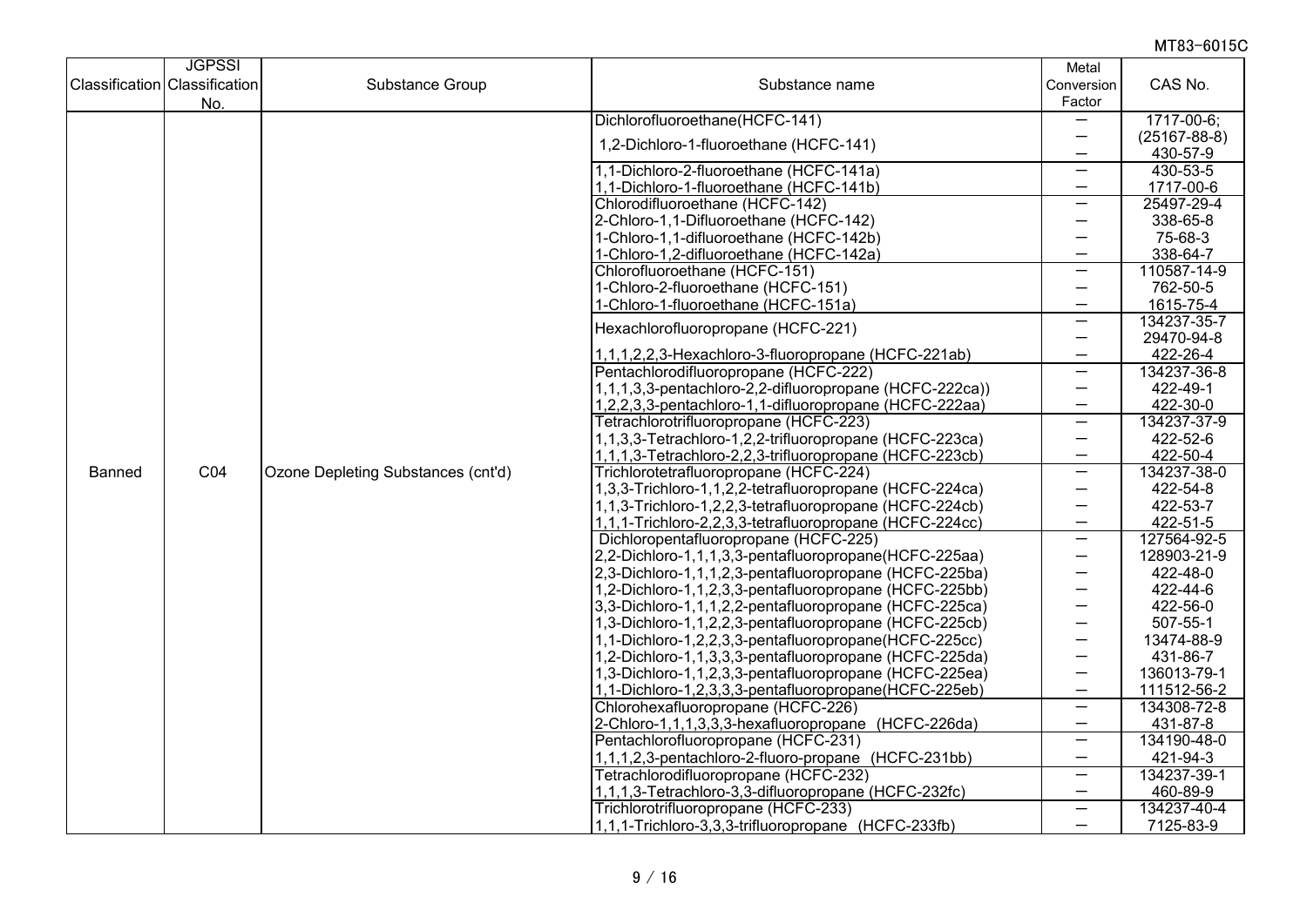|        | <b>JGPSSI</b>                 |                                                 |                                                      | Metal                    |               |
|--------|-------------------------------|-------------------------------------------------|------------------------------------------------------|--------------------------|---------------|
|        | Classification Classification | Substance Group                                 | Substance name                                       | Conversion               | CAS No.       |
|        | No.                           |                                                 |                                                      | Factor                   |               |
|        |                               |                                                 | Dichlorotetrafluoropropane (HCFC-234)                | $\overline{\phantom{0}}$ | 127564-83-4   |
|        |                               |                                                 | 1,2-Dichloro-1,2,3,3-tetrafluoropropane (HCFC-234db) | $\overline{\phantom{0}}$ | 425-94-5      |
|        |                               |                                                 | Chloropentafluoropropane (HCFC-235)                  | $\overline{\phantom{0}}$ | 134237-41-5   |
|        |                               |                                                 | 1-Chloro-1,1,3,3,3-pentafluoropropane (HCFC-235fa)   | $\overline{\phantom{0}}$ | 460-92-4      |
|        |                               |                                                 | Tetrachlorofluoropropane (HCFC-241)                  | $\overline{\phantom{0}}$ | 134190-49-1   |
|        |                               |                                                 | 1,1,2,3-Tetrachloro-1-fluoropropane (HCFC-241db)     | $\overline{\phantom{0}}$ | 666-27-3      |
|        |                               |                                                 | Trichlorodifluoropropane (HCFC-242)                  | $\overline{\phantom{0}}$ | 134237-42-6   |
|        |                               |                                                 | 1,3,3, Trichloro-1, 1-difluoropropane (HCFC-242fa)   | $\overline{\phantom{0}}$ | 460-63-9      |
|        |                               |                                                 | Dichlorotrifluoropropane (HCFC-243)                  | —                        | 134237-43-7   |
|        |                               |                                                 | 1,1-Dichloro-1,2,2-trifluoropropane (HCFC-243cc)     | $\overline{\phantom{0}}$ | 7125-99-7     |
|        |                               |                                                 | 2,3-Dichloro-1,1,1-trifluoropropane (HCFC-243db)     | $\overline{\phantom{0}}$ | 338-75-0      |
|        |                               |                                                 | 3,3-Dichloro-1,1,1-trifluoropropane (HCFC-243fa)     | —                        | 460-69-5      |
|        |                               |                                                 | Chlorotetrafluoropropane (HCFC-244)                  | $\overline{\phantom{0}}$ | 134190-50-4   |
|        |                               |                                                 | 3-Chloro-1,1,2,2-tetrafluoropropane (HCFC-244ca)     | $\overline{\phantom{0}}$ | 679-85-6      |
|        |                               |                                                 | 1-Chloro-1,1,2,2-tetrafluoropropane (HCFC-244cc)     | $\overline{\phantom{0}}$ | 421-75-0      |
|        | CO <sub>4</sub>               | Ozone Depleting Substances (cnt'd)              | Trichlorofluoropropane (HCFC-251)                    | $\overline{\phantom{0}}$ | 134190-51-5   |
| Banned |                               |                                                 | 1,1,3-Trichloro-1-fluoropropane (HCFC-251fb)         | $\overline{\phantom{0}}$ | 818-99-5      |
|        |                               |                                                 | 1,1,2-Trichloro-1-fluoropropane (HCFC-251dc)         | —                        | 421-41-0      |
|        |                               |                                                 | Dichlorodifluoropropane (HCFC-252)                   |                          | 134190-52-6   |
|        |                               |                                                 | 1,3-Dicloro-1,1-difluoropropane (HCFC-252fb)         | —                        | 819-00-1      |
|        |                               |                                                 | Chlorotrifluoropropane (HCFC-253)                    | $\overline{\phantom{0}}$ | 134237-44-8   |
|        |                               |                                                 | 3-Chloro-1,1,1-trifluoropropane (HCFC-253fb)         | $\overline{\phantom{0}}$ | 460-35-5      |
|        |                               |                                                 | Dichlorofluoropropane (HCFC-261)                     | —                        | 134237-45-9   |
|        |                               |                                                 | 1,1-Dichloro-1-fluoropropane (HCFC-261fc)            | —                        | 7799-56-6     |
|        |                               |                                                 | 1,2-Dichloro-2-fluoro-propane (HCFC-261ba)           |                          | 420-97-3      |
|        |                               |                                                 | Chlorodifluoropropane (HCFC-262)                     | —                        | 134190-53-7   |
|        |                               |                                                 | 1-Chloro-2,2-difluoropropane (HCFC-262ca)            | —                        | 420-99-5      |
|        |                               |                                                 | 2-Chloro-1,3-difluoropropane (HCFC-262da)            | —                        | 102738-79-4   |
|        |                               |                                                 | 1-Chloro-1,1-difluoropropane (HCFC-262fc)            | $\overline{\phantom{0}}$ | 421-02-3      |
|        |                               |                                                 | Chlorofluoropropane (HCFC-271)                       | $\overline{\phantom{0}}$ | 134190-54-8   |
|        |                               |                                                 | 2-Chloro-2-fluoropropane (HCFC-271ba)                | —                        | 420-44-0      |
|        |                               |                                                 | 1-Chloro-1-fluoropropane (HCFC-271fb)                | $\overline{\phantom{0}}$ | 430-55-7      |
|        |                               |                                                 | Uranium-238                                          |                          | 7440-61-1     |
|        |                               |                                                 | Radon                                                | $\overline{\phantom{0}}$ | 10043-92-2    |
|        |                               |                                                 | Americium-241                                        | —                        | 14596-10-2    |
| Banned | C06                           | Radioactive substances                          | Thorium-232                                          | $\overline{\phantom{0}}$ | 7440-29-1     |
|        |                               |                                                 | Cesium-137                                           | —                        | 10045-97-3    |
|        |                               |                                                 | Strontium-90                                         | $\overline{\phantom{0}}$ | 10098-97-2    |
|        |                               |                                                 | Other radioactive substances                         |                          |               |
| Banned | CO <sub>7</sub>               | Formaldehyde                                    | $\overline{\phantom{0}}$                             | —                        | $50 - 00 - 0$ |
| Banned | C <sub>08</sub>               | Phenol, 2-(2H-benzotriazol-2-yl)-4, 6-bis(1, 1- | $\overline{\phantom{0}}$                             | $\overline{\phantom{0}}$ | 3846-71-7     |
|        |                               | dimethylethyl)                                  |                                                      |                          |               |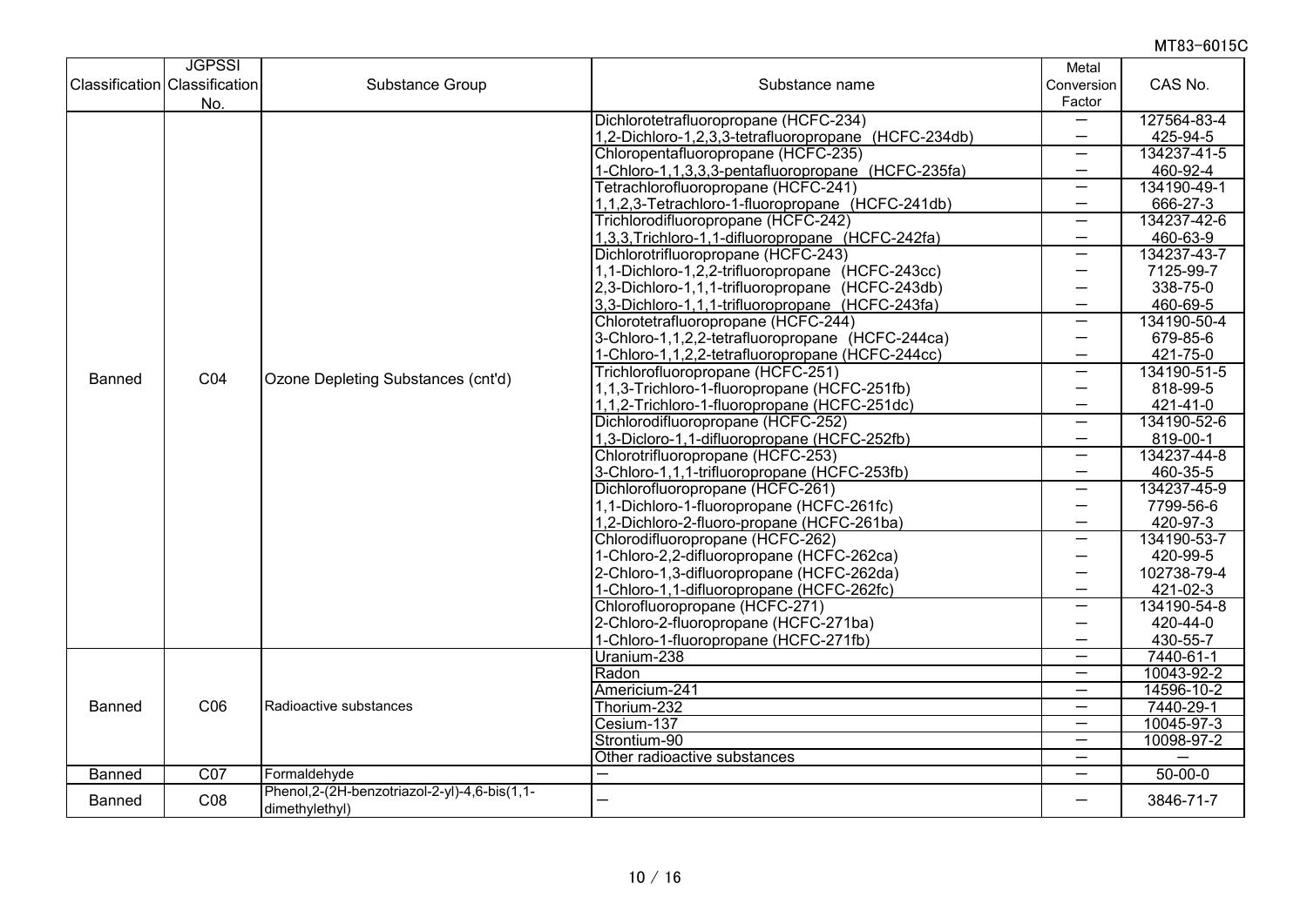| Classification Classification | <b>JGPSSI</b><br>No. | Substance Group                                                | Substance name                                       | Metal<br>Conversion<br>Factor | CAS No.        |
|-------------------------------|----------------------|----------------------------------------------------------------|------------------------------------------------------|-------------------------------|----------------|
|                               |                      |                                                                | Butyl benzyl phthalate (BBP)                         |                               | 85-68-7        |
| Banned                        | CO9                  | Selected Phthalates Group 1 (BBP, DBP, DEHP)                   | Dibutylphthalate (DBP)                               | —                             | $84 - 74 - 2$  |
|                               |                      |                                                                | Bis (2-ethylhexyl) phthalate (DEHP)                  | $\overline{\phantom{0}}$      | $117 - 81 - 7$ |
|                               |                      |                                                                | 1,2-Benzenedicarboxylic acid diisodecyl ester (DIDP) | $\overline{\phantom{0}}$      | 26761-40-0     |
|                               |                      |                                                                |                                                      |                               | 68515-49-1     |
| <b>Banned</b>                 | C <sub>10</sub>      | Selected Phthalates Group 2 (DIDP, DINP, DNOP)                 | Diisononyl phthalate (DINP)                          | —                             | 28553-12-0     |
|                               |                      |                                                                |                                                      |                               | 68515-48-0     |
|                               |                      |                                                                | Di-n-octyl phthalate (DNOP)                          | —                             | $117 - 84 - 0$ |
| Banned                        | C <sub>11</sub>      | Dimethyl fumarate                                              |                                                      | $\overline{\phantom{0}}$      | 624-49-7       |
| Banned                        | A20                  | Diarsenic Pentoxide                                            |                                                      | $\ast$                        | 1303-28-2      |
| Banned                        | A21                  | Diarsenic Trioxide                                             |                                                      | $\ast$                        | 1327-53-3      |
|                               |                      |                                                                | Hexabromocyclododecane (HBCDD)                       | $\qquad \qquad -$             | 25637-99-4     |
|                               |                      | Hexabromocyclododecane(HBCDD) and all                          | 1,2,5,6,9,10-Hexabromocyclododecane                  | —                             | 3194-55-6      |
| <b>Banned</b>                 | <b>B11</b>           | major diastereoisomers                                         | alpha-hexabromocyclododecane                         | $\overline{\phantom{0}}$      | 134237-50-6    |
|                               |                      |                                                                | beta-hexabromocyclododecane                          | —                             | 134237-51-7    |
|                               |                      |                                                                | gamma-hexabromocyclododecane                         | $\overline{\phantom{0}}$      | 134237-52-8    |
|                               |                      |                                                                | Alkanes, C10-13, chloro                              | —                             | 85535-84-8     |
|                               |                      |                                                                | Alkanes, C10-12, chloro                              | $\overline{\phantom{0}}$      | 108171-26-2    |
| <b>Banned</b>                 | <b>B09</b>           | Shortchain Chlorinated Paraffins (C10 - C13)                   | Alkanes, C12-13, chloro                              | $\overline{\phantom{m}}$      | 71011-12-6     |
|                               |                      |                                                                | Alkanes, chloro                                      | $\qquad \qquad -$             | 61788-76-9     |
|                               |                      |                                                                | <b>Other Short Chain Chlorinated Paraffins</b>       | $\overline{\phantom{0}}$      |                |
| Banned                        | <b>B16</b>           | Tris(2-chloroethyl) phosphate (TCEP)                           |                                                      | $\overline{\phantom{0}}$      | 115-96-8       |
| Banned                        | A25                  | ead chromate                                                   |                                                      | $\ast$                        | 7758-97-6      |
| <b>Banned</b>                 | A26                  | Lead chromate molybdate sulphate red (C.I.<br>Pigment Red 104) |                                                      | $\ast$                        | 12656-85-8     |
| <b>Banned</b>                 | A27                  | Lead sulfochromate yellow (C.I. Pigment Yellow 34)             | $\overline{\phantom{0}}$                             | $\ast$                        | 1344-37-2      |
| Banned                        | A29                  | Strontium chromate                                             | $\overline{\phantom{0}}$                             | $\ast$                        | 7789-06-2      |
| Banned                        | A30                  | Potassium hydroxyoctaoxodizincate dichromate                   |                                                      | $\ast$                        | 11103-86-9     |
| <b>Banned</b>                 | A31                  | Pentazinc chromate octahydroxide                               |                                                      | $\ast$                        | 49663-84-5     |
| Banned                        | <b>B23</b>           | Decabromodiphenyl ether                                        |                                                      | —                             | 1163-19-5      |
| Banned                        | A48                  | Sulfurous acid, lead salt, dibasic                             |                                                      | $\pmb{\ast}$                  | 62229-08-7     |
| <b>Banned</b>                 | A49                  | Trilead dioxide phosphonate                                    |                                                      | $\ast$                        | 12141-20-7     |
| Banned                        | C40                  | 4-Aminoazobenzene                                              |                                                      | $\overline{\phantom{0}}$      | $60 - 09 - 3$  |
| Banned                        | A50                  | Tetralead trioxide sulfate                                     | $\overline{\phantom{0}}$                             | $\ast$                        | 12202-17-4     |
| Banned                        | A51                  | Orange lead (lead tetroxide)                                   | $\overline{\phantom{0}}$                             | $\ast$                        | 1314-41-6      |
| <b>Banned</b>                 | A <sub>52</sub>      | Pyrochlore, antimony lead yellow                               |                                                      | $\ast$                        | 8012-00-8      |
| Banned                        | A53                  | Pentalead tetraoxide sulphate                                  | $\overline{\phantom{0}}$                             | $\ast$                        | 12065-90-6     |
| Banned                        | A54                  | Dibutyltin dichloride (DBTC)                                   |                                                      | $\ast$                        | 683-18-1       |
| Banned                        | A <sub>55</sub>      | Lead cynamidate                                                |                                                      | $\ast$                        | 20837-86-9     |
| Banned                        | A56                  | Silicic acid (H2Si2O5), barium salt (1:1), lead-doped          | $\overline{\phantom{0}}$                             | $\ast$                        | 68784-75-8     |
| <b>Banned</b>                 | A57                  | Lead titanium trioxide                                         |                                                      | $\ast$                        | 12060-00-3     |
| Banned                        | A58                  | Lead titanium zirconium oxide                                  |                                                      | $\ast$                        | 12626-81-2     |
| Banned                        | $\overline{A59}$     | Lead oxide sulfate                                             |                                                      | $\ast$                        | 12036-76-9     |
| Banned                        | A60                  | [Phthalato(2-)]dioxotrilead                                    | $\overline{\phantom{0}}$                             | $\ast$                        | 69011-06-9     |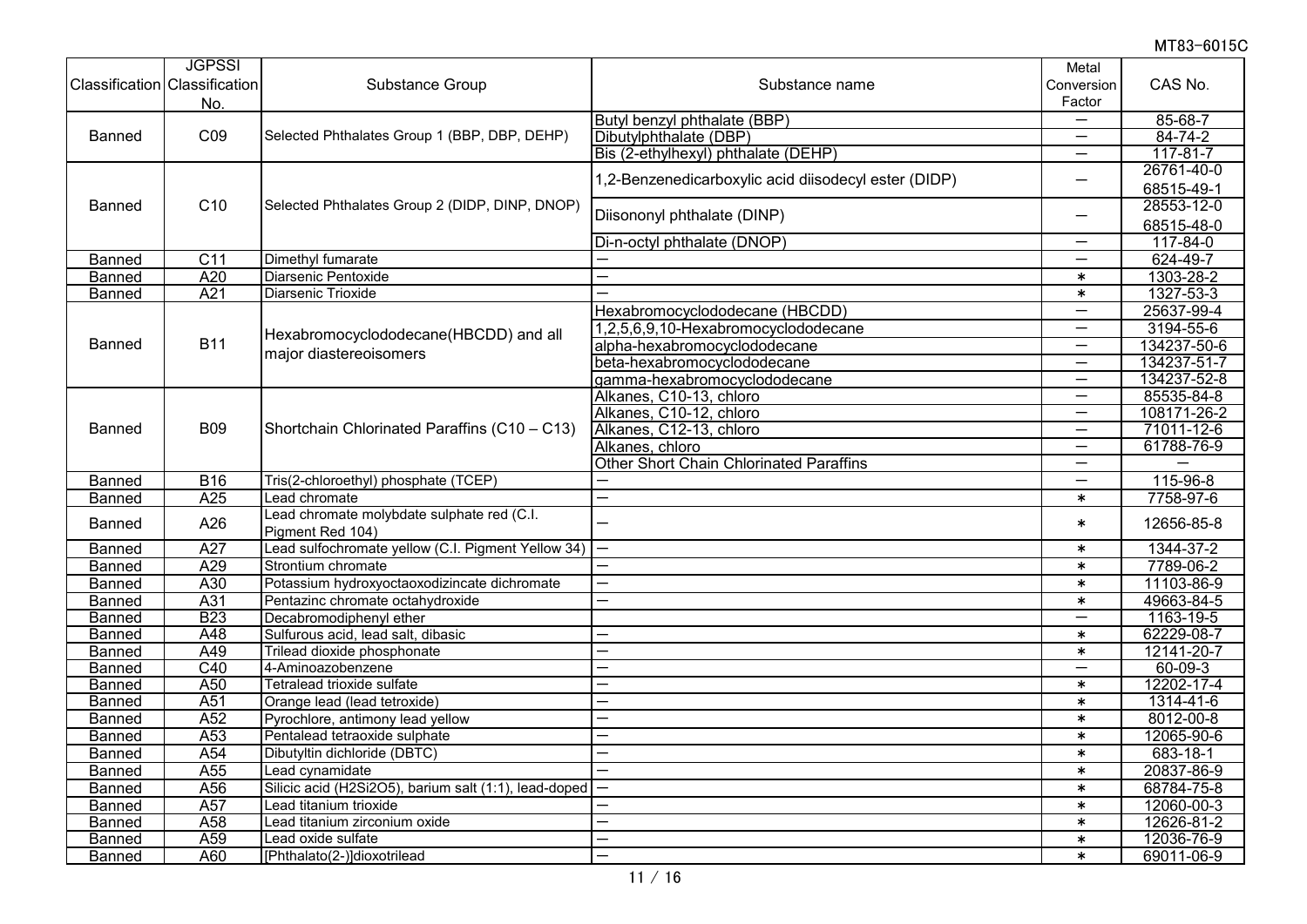|               | <b>JGPSSI</b>                 |                                                                                 |                                                               | Metal                            |                |
|---------------|-------------------------------|---------------------------------------------------------------------------------|---------------------------------------------------------------|----------------------------------|----------------|
|               | Classification Classification | Substance Group                                                                 | Substance name                                                | Conversion                       | CAS No.        |
|               | No.                           |                                                                                 |                                                               | Factor                           |                |
| <b>Banned</b> | A61                           | Dioxobis(stearato)trilead                                                       |                                                               | $\ast$                           | 12578-12-0     |
| Banned        | A62                           | Fatty acids, C16-18, lead salts                                                 | $\overline{\phantom{0}}$                                      | $\ast$                           | 91031-62-8     |
| Banned        | A63                           | Lead dinitrate                                                                  | ÷.                                                            | $\ast$                           | 10099-74-8     |
| Banned        | $\overline{\phantom{m}}$      | Cadmium oxide                                                                   | $\overline{\phantom{0}}$                                      | 0.875                            | 1306-19-0      |
| Banned        | $\overline{\phantom{0}}$      | Pentadecafluorooctanoic acid (PFOA)                                             | $\overline{\phantom{0}}$                                      | $\overline{\phantom{0}}$         | $335 - 67 - 1$ |
| Banned        |                               | Ammonium pentadecafluorooctanoate (APFO)                                        | $\overline{\phantom{0}}$                                      |                                  | 3825-26-1      |
| Banned        |                               | Cadmium sulphide                                                                | -                                                             | 0.778                            | 1306-23-6      |
| Banned        | $\overline{C12}$              | Bis (2-ethylhexyl) phthalate (DEHP)                                             | $\overline{\phantom{0}}$                                      | $\overline{\phantom{0}}$         | 117-81-7       |
| <b>Banned</b> | C <sub>13</sub>               | Dibutylphthalate (DBP)                                                          | $\overline{\phantom{0}}$                                      | $\overbrace{\phantom{12321111}}$ | $84 - 74 - 2$  |
| Banned        | C <sub>14</sub>               | Butyl benzyl phthalate (BBP)                                                    | $\overline{\phantom{0}}$                                      | $\qquad \qquad -$                | $85 - 68 - 7$  |
| <b>Banned</b> | C15                           | Diisobutyl phthalate (DIBP)                                                     |                                                               | $\overline{\phantom{0}}$         | 84-69-5        |
| Controlled    | A19                           | Beryllium Oxide (BeO)                                                           |                                                               | $\overline{\phantom{0}}$         | 1304-56-9      |
|               |                               |                                                                                 | Brominated flame retardant which comes under notation of ISO  |                                  |                |
|               |                               |                                                                                 | 1043-4 code number FR(14)[Aliphatic/alicyclic brominated      |                                  |                |
|               |                               |                                                                                 | compounds                                                     |                                  |                |
|               |                               |                                                                                 | Brominated flame retardant which comes under notation of ISO  |                                  |                |
|               |                               |                                                                                 | 1043-4 code number FR(15)[Aliphatic/alicyclic brominated      |                                  |                |
|               |                               |                                                                                 | compounds in combination with antimony compounds]             |                                  |                |
|               |                               |                                                                                 | Brominated flame retardant which comes under notation of ISO  |                                  |                |
|               |                               |                                                                                 | 1043-4 code number FR(16)[Aromatic brominated compounds       |                                  |                |
|               |                               |                                                                                 | excluding brominated diphenyl ether and biphenyls)]           |                                  |                |
|               |                               |                                                                                 | Brominated flame retardant which comes under notation of ISO  |                                  |                |
|               |                               |                                                                                 | 1043-4 code number FR(17)[Aromatic brominated compounds       |                                  |                |
|               |                               | Brominated flame retardants (other than<br><b>B08</b><br>PBBs, PBDEs, or HBCDD) | excluding brominated diphenyl ether and biphenyls) in         |                                  |                |
|               |                               |                                                                                 | combination with antimony compounds]                          |                                  |                |
|               |                               |                                                                                 | Brominated flame retardant which comes under notation of ISO  |                                  |                |
|               |                               |                                                                                 | 1043-4 code number FR(22)[Aliphatic/alicyclic chlorinated and |                                  |                |
|               |                               |                                                                                 | brominated compounds]                                         |                                  |                |
|               |                               |                                                                                 | Brominated flame retardant which comes under notation of ISO  |                                  |                |
|               |                               |                                                                                 | 1043-4 code number FR(42)[Brominated organic phosphorus       |                                  |                |
|               |                               |                                                                                 | compounds]                                                    |                                  |                |
|               |                               |                                                                                 | Poly(2,6-dibromo-phenylene oxide)                             |                                  | 69882-11-7     |
|               |                               |                                                                                 | Tetra-decabromo-diphenoxy-benzene                             | $\overbrace{\phantom{1232211}}$  | 58965-66-5     |
|               |                               |                                                                                 | 1,2-Bis(2,4,6-tribromo-phenoxy) ethane                        | $\overline{\phantom{m}}$         | 37853-59-1     |
|               |                               |                                                                                 | 3,5,3',5'-Tetrabromo-bisphenol A (TBBA)                       | $\overline{\phantom{0}}$         | 79-94-7        |
|               |                               |                                                                                 | TBBA, unspecified                                             | -                                | 30496-13-0     |
|               |                               |                                                                                 | TBBA-epichlorhydrin oligomer                                  | $\overbrace{\phantom{12321111}}$ | 40039-93-8     |
| Controlled    |                               |                                                                                 | TBBA-TBBA-diglycidyl-ether oligomer                           | $\overline{\phantom{0}}$         | 70682-74-5     |
|               |                               |                                                                                 | TBBA carbonate oligomer                                       | $\overbrace{\phantom{12322111}}$ | 28906-13-0     |
|               |                               |                                                                                 | TBBA carbonate oligomer, phenoxy end capped                   | $\overline{\phantom{0}}$         | 94344-64-2     |
|               |                               |                                                                                 | TBBA carbonate oligomer, 2,4,6-tribromo-phenol terminated     | $\overline{\phantom{m}}$         | 71342-77-3     |
|               |                               |                                                                                 | TBBA-bisphenol A-phosgene polymer                             | -                                | 32844-27-2     |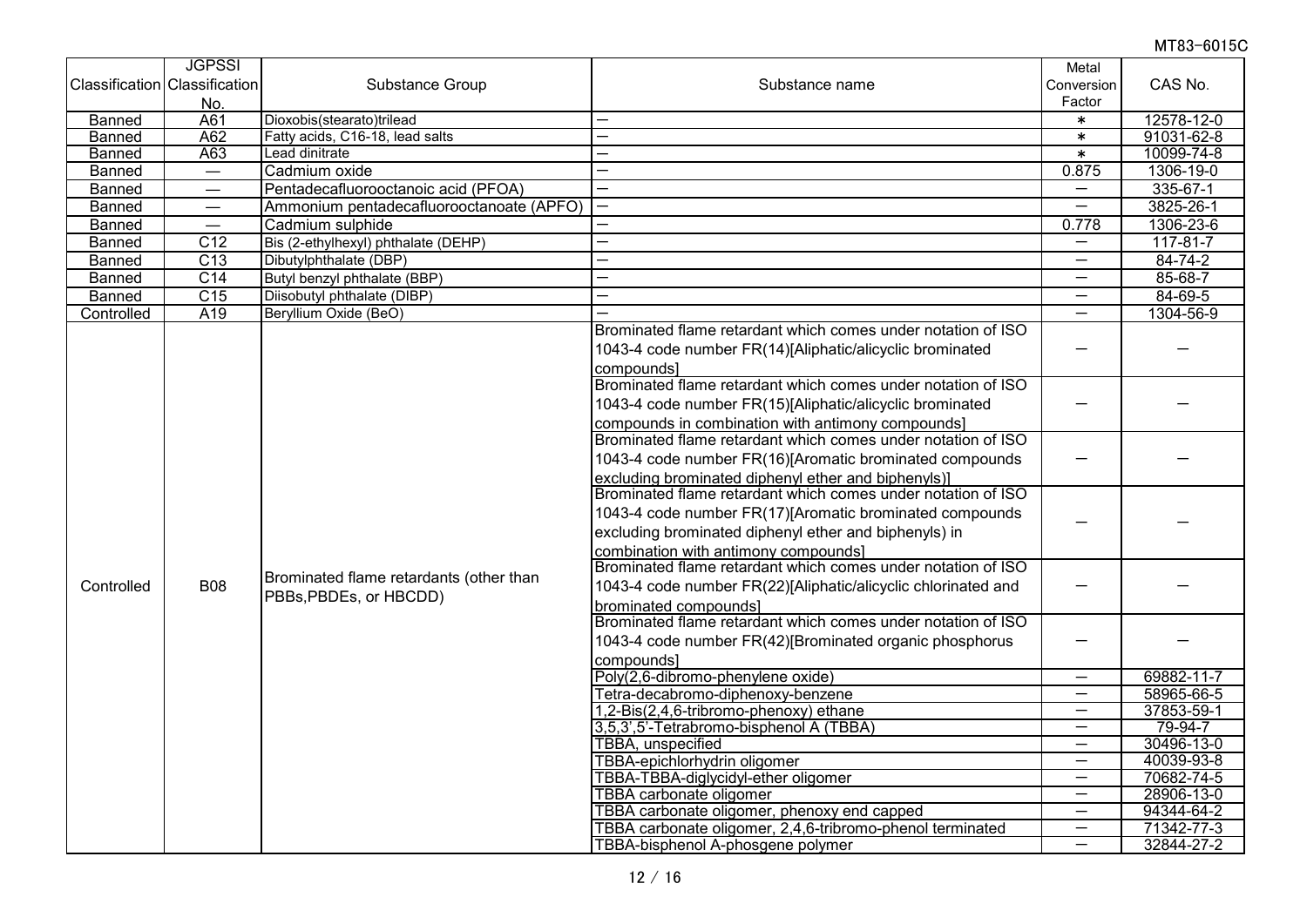|                                      | <b>JGPSSI</b> |                                         |                                                        | Metal                    |               |
|--------------------------------------|---------------|-----------------------------------------|--------------------------------------------------------|--------------------------|---------------|
| <b>Classification Classification</b> |               | Substance Group                         | Substance name                                         | Conversion               | CAS No.       |
|                                      | No.           |                                         |                                                        | Factor                   |               |
|                                      |               |                                         | Brominated epoxy resin end-capped with tribromophenol  | $\overline{\phantom{0}}$ | 139638-58-7   |
|                                      |               |                                         | Brominated epoxy resin end-capped with tribromophenol  |                          | 135229-48-0   |
|                                      |               |                                         | TBBA-(2,3-dibromo-propyl-ether)                        | —                        | 21850-44-2    |
|                                      |               |                                         | TBBA bis-(2-hydroxy-ethyl-ether)                       |                          | 4162-45-2     |
|                                      |               |                                         | TBBA-bis-(allyl-ether)                                 | $\overline{\phantom{0}}$ | 25327-89-3    |
|                                      |               |                                         | <b>TBBA-dimethyl-ether</b>                             | $\overline{\phantom{0}}$ | 37853-61-5    |
|                                      |               |                                         | Tetrabromo-bisphenol S                                 | —                        | 39635-79-5    |
|                                      |               |                                         | TBBS-bis-(2,3-dibromo-propyl-ether)                    | $\overline{\phantom{0}}$ | 42757-55-1    |
|                                      |               |                                         | 2,4-Dibromo-phenol                                     | $\overline{\phantom{0}}$ | 615-58-7      |
|                                      |               |                                         | 2,4,6-tribromo-phenol                                  | —                        | 118-79-6      |
|                                      |               |                                         | Pentabromo-phenol                                      | $\overline{\phantom{0}}$ | 608-71-9      |
|                                      |               |                                         | 2,4,6-Tribromo-phenyl-alltl-ether                      | $\overline{\phantom{0}}$ | 3278-89-5     |
|                                      |               |                                         | Tribromo-phenyl-allyl-ether, unspecified               | $\overline{\phantom{0}}$ | 26762-91-4    |
|                                      |               |                                         | Bis(methyl)tetrabromo-phtalate                         | $\overline{\phantom{0}}$ | 55481-60-2    |
|                                      |               |                                         | Bis(2-ethlhexyl)tetrabromo-phtalate                    | $\overline{\phantom{m}}$ | 26040-51-7    |
|                                      | <b>B08</b>    |                                         | 2-Hydroxy-propyl-2-(2-hydroxyethoxy)-ethyl-TBP         | $\overline{\phantom{0}}$ | 20566-35-2    |
|                                      |               |                                         | TBPA, glycol-and propylene-oxide esters                | —                        | 75790-69-1    |
|                                      |               |                                         | N,N'-Ethylene -bis-(tetrabromophthalimide)             | $\overline{\phantom{0}}$ | 32588-76-4    |
|                                      |               |                                         | Ethylene-bis(5,6-dibromo-norbornane-2,3-dicarboximide) | $\overline{\phantom{0}}$ | 52907-07-0    |
|                                      |               | Brominated flame retardants (other than | 2,3-Dibromo-2-butene-1,4-diol                          | —                        | 3234-02-4     |
|                                      |               |                                         | Dibromo-neopentyl-glycol                               | $\overline{\phantom{m}}$ | 3296-90-0     |
| Controlled                           |               | PBBs, PBDEs, or HBCDD)                  | Dibromo-propanol                                       | $\qquad \qquad -$        | $96 - 13 - 9$ |
|                                      |               | (con'd)                                 | Tribromo-neopentyl-alcohol                             | $\overline{\phantom{0}}$ | 36483-57-5    |
|                                      |               |                                         | Poly tribromo-styrene                                  | $\overline{\phantom{0}}$ | 57137-10-7    |
|                                      |               |                                         | Tribromo-styrene                                       | $\overline{\phantom{0}}$ | 61368-34-1    |
|                                      |               |                                         | Dibromo-styrene grafted PP                             | $\overline{\phantom{0}}$ | 171091-06-8   |
|                                      |               |                                         | Poly-dibromo-styrene                                   | $\overline{\phantom{0}}$ | 31780-26-4    |
|                                      |               |                                         | Bromo-/Chloro-paraffins                                |                          | 68955-41-9    |
|                                      |               |                                         | Bromo-/Chloro-alpha-olefin                             | —                        | 82600-56-4    |
|                                      |               |                                         | Vinylbromide                                           | $\overline{\phantom{0}}$ | 593-60-2      |
|                                      |               |                                         | Tris-(2,3-dibromo-propyl)-isocyanurate                 | $\overline{\phantom{m}}$ | 52434-90-9    |
|                                      |               |                                         | Tris(2,4-Dibromo-phenyl) phosphate                     | $\overline{\phantom{0}}$ | 49690-63-3    |
|                                      |               |                                         | Tris(tribromo-neopentyl) phosphate                     | $\overline{\phantom{m}}$ | 19186-97-1    |
|                                      |               |                                         | Chlorinated and brominated phosphate esther            |                          | 125997-20-8   |
|                                      |               |                                         | Pentabromo-toluene                                     | $\overline{\phantom{0}}$ | $87 - 83 - 2$ |
|                                      |               |                                         | Pentabromo-benzyl bromide                              | —                        | 38521-51-6    |
|                                      |               |                                         | 1,3-Butadiene homopolymer, brominated                  | $\overline{\phantom{0}}$ | 68441-46-3    |
|                                      |               |                                         | Pentabromo-benzyl-acrylate, monomer                    | $\overline{\phantom{0}}$ | 59447-55-1    |
|                                      |               |                                         | Pentabromo-benzyl-acrylate, polymer                    | $\qquad \qquad$          | 59447-57-3    |
|                                      |               |                                         | Decabromo-diphenyl-ethane                              | $\overline{\phantom{0}}$ | 84852-53-9    |
|                                      |               |                                         | Tribromo-bisphenyl-maleinimide                         | $\qquad \qquad -$        | 59789-51-4    |
|                                      |               |                                         | Tetrabromo-chyclo-octane                               | $\overline{\phantom{0}}$ | 31454-48-5    |
|                                      |               |                                         | 1,2-Dibromo-4-(1,2 dibromo-methyl)-cyclo-hexane        |                          | 3322-93-8     |
|                                      |               |                                         | <b>TBPA Na salt</b>                                    | $\overline{\phantom{0}}$ | 25357-79-3    |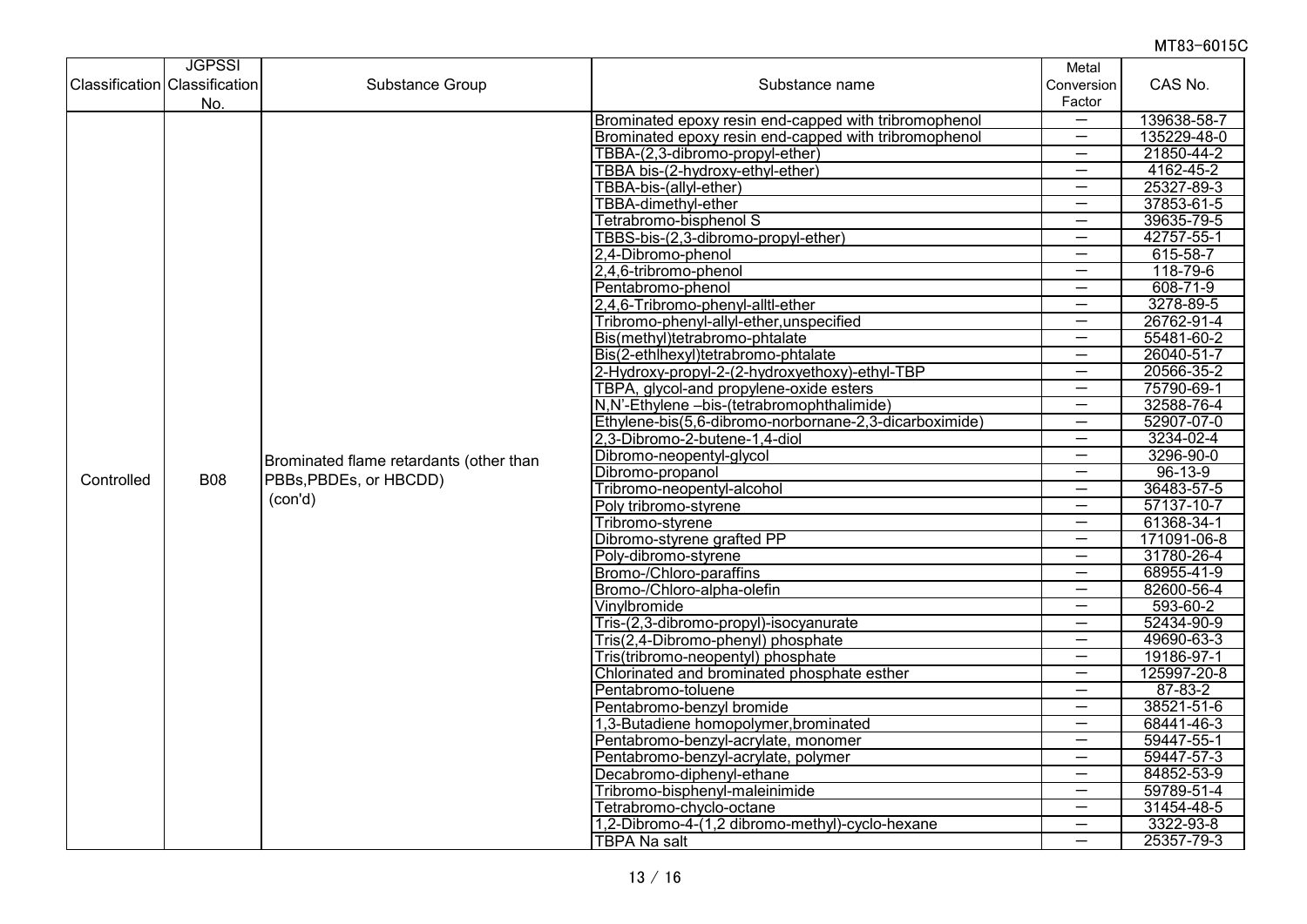|            | <b>JGPSSI</b><br>Classification Classification<br>No. | Substance Group                                        | Substance name                                                                                                                                                                                                                                                                                                                                                                                                                                                                                                                                                                                                                                                                                               | Metal<br>Conversion<br>Factor | CAS No.       |
|------------|-------------------------------------------------------|--------------------------------------------------------|--------------------------------------------------------------------------------------------------------------------------------------------------------------------------------------------------------------------------------------------------------------------------------------------------------------------------------------------------------------------------------------------------------------------------------------------------------------------------------------------------------------------------------------------------------------------------------------------------------------------------------------------------------------------------------------------------------------|-------------------------------|---------------|
|            |                                                       | Brominated flame retardants (other than                | Tetrabromo phthalic anhydride                                                                                                                                                                                                                                                                                                                                                                                                                                                                                                                                                                                                                                                                                |                               | 632-79-1      |
| Controlled | <b>B08</b>                                            | PBBs, PBDEs, or HBCDD)                                 | Octabromo-1,1,3-trimethyl-1-phenylindane (FR-1808)                                                                                                                                                                                                                                                                                                                                                                                                                                                                                                                                                                                                                                                           | $\overline{\phantom{0}}$      | 155613-93-7   |
|            |                                                       | (con'd)                                                | <b>Other Brominated Flame Retardants</b>                                                                                                                                                                                                                                                                                                                                                                                                                                                                                                                                                                                                                                                                     |                               |               |
| Controlled | <b>B18</b>                                            | Chlorinated flame retardants                           | Tetrakis(2-chloroethyl) dichloroisopentyldiphospha te                                                                                                                                                                                                                                                                                                                                                                                                                                                                                                                                                                                                                                                        | $\overline{\phantom{0}}$      | 38051-10-4    |
|            |                                                       |                                                        | Tris(1-chloro-2-propyl)phosphate                                                                                                                                                                                                                                                                                                                                                                                                                                                                                                                                                                                                                                                                             | $\overline{\phantom{0}}$      | 13674-84-5    |
|            |                                                       |                                                        | Tris(2,3-dichloro-1-propyl)phosphate                                                                                                                                                                                                                                                                                                                                                                                                                                                                                                                                                                                                                                                                         | $\overline{\phantom{0}}$      | 66108-37-0    |
|            | <b>B19</b>                                            | Polyvinyl Chloride (PVC) and PVC Copolymers            | Polyvinyl chloride (PVC)                                                                                                                                                                                                                                                                                                                                                                                                                                                                                                                                                                                                                                                                                     | —                             | 9002-86-2     |
| Controlled |                                                       |                                                        | <b>Other Polyvinyl chlorides</b>                                                                                                                                                                                                                                                                                                                                                                                                                                                                                                                                                                                                                                                                             |                               |               |
|            |                                                       |                                                        | <b>PVC Copolymers</b>                                                                                                                                                                                                                                                                                                                                                                                                                                                                                                                                                                                                                                                                                        |                               |               |
| Controlled | C47                                                   | Di-isodecyl phthalate (DIDP)                           |                                                                                                                                                                                                                                                                                                                                                                                                                                                                                                                                                                                                                                                                                                              | —                             | 68515-49-1    |
|            |                                                       |                                                        |                                                                                                                                                                                                                                                                                                                                                                                                                                                                                                                                                                                                                                                                                                              |                               | 26761-40-0    |
| Controlled | C48                                                   | Di-n-hexyl Phthalate (DnHP)                            |                                                                                                                                                                                                                                                                                                                                                                                                                                                                                                                                                                                                                                                                                                              | $\qquad \qquad -$             | $84 - 75 - 3$ |
| Controlled | A22                                                   | Cobalt dichloride (CoCl2)                              |                                                                                                                                                                                                                                                                                                                                                                                                                                                                                                                                                                                                                                                                                                              | $\ast$                        | 7646-79-9     |
| Controlled | C <sub>16</sub>                                       | Refractory Ceramic Fibres, Aluminosilicate             | are fibres covered by index number 650-017-00-8 in Annex VI,<br>part 3, table 3.2 of Regulation (EC) No 1272/2008 of the<br>European Parliament and of the Council of 16 December 2008<br>on classification, labelling and packaging of substances and<br>mixtures, and fulfill the three following conditions:<br>a) oxides of aluminium and silicon are the main components<br>present (in the fibres) within variable concentration ranges<br>b) fibres have a length weighted geometric mean diameter less<br>two standard geometric errors of 6 or less micrometres (μm)<br>c) alkaline oxide and alkali earth oxide<br>(Na2O+K2O+CaO+MgO+BaO) content less or equal to 18% by<br>weight                |                               |               |
| Controlled | C <sub>17</sub>                                       | Refractory Ceramic Fibres, Zirconia<br>Aluminosilicate | are fibres covered by index number 650-017-00-8 in Annex VI,<br>part 3, table 3.2 of Regulation (EC) No 1272/2008 of the<br>European Parliament and of the Council of 16 December 2008<br>on classification, labelling and packaging of substances and<br>mixtures, and fulfill the three follow ing conditions:<br>a) oxides of aluminium, silicon and zirconium are the main<br>components present (in the fibres) within variable concentration<br>ranges<br>b) fibres have a length weighted geometric mean diameter less<br>two standard geometric errors of 6 or less micrometres (µm)<br>c) alkaline oxide and alkali earth oxide<br>(Na2O+K2O+CaO+MgO+BaO) content less or equal to 18% by<br>weight |                               |               |
| Controlled | C <sub>18</sub>                                       | Boric acid                                             |                                                                                                                                                                                                                                                                                                                                                                                                                                                                                                                                                                                                                                                                                                              | $\qquad \qquad -$             | 10043-35-3    |
|            |                                                       |                                                        |                                                                                                                                                                                                                                                                                                                                                                                                                                                                                                                                                                                                                                                                                                              |                               | 11113-50-1    |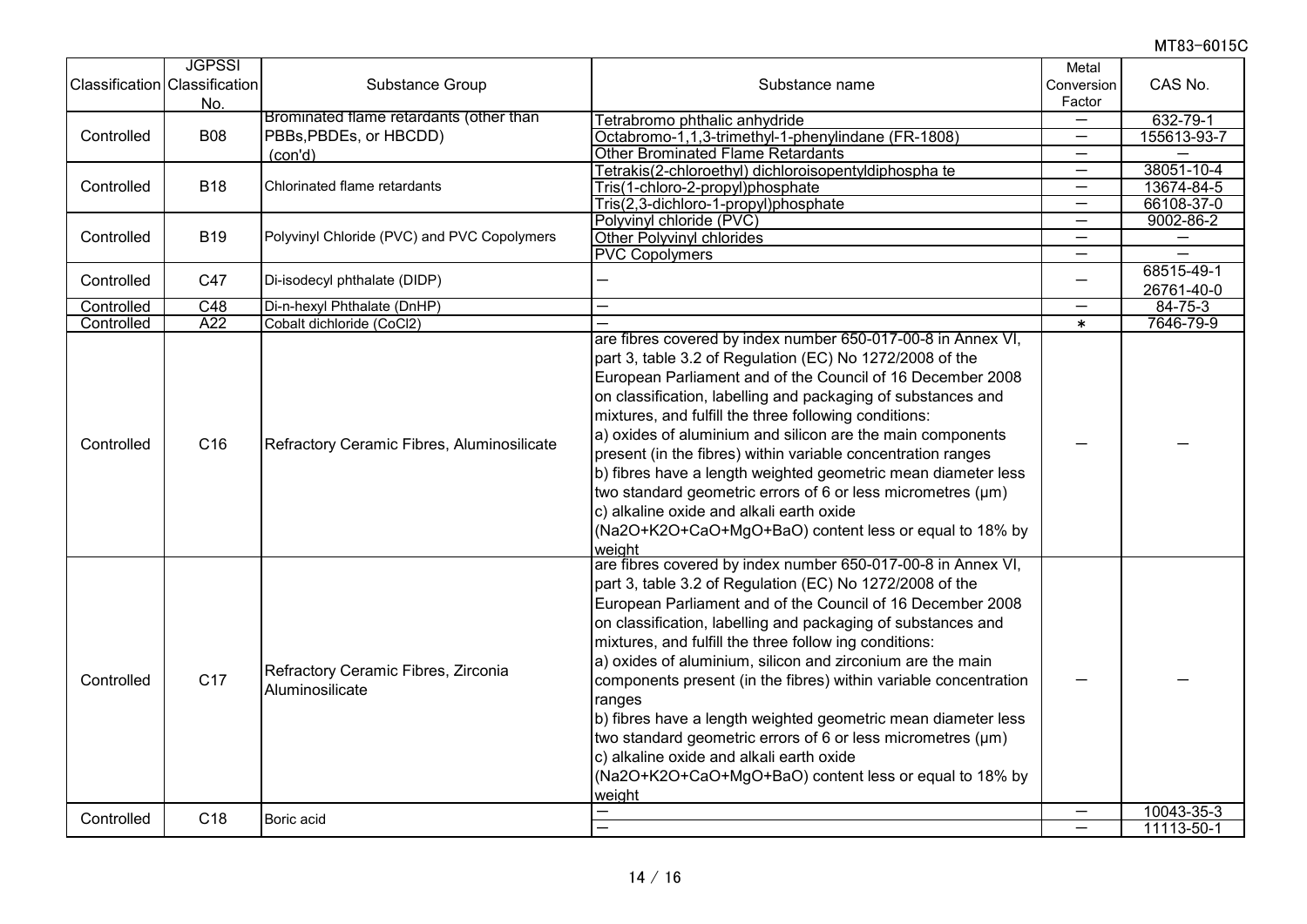|            | <b>JGPSSI</b>                 |                                                    |                                      | Metal                    |                |
|------------|-------------------------------|----------------------------------------------------|--------------------------------------|--------------------------|----------------|
|            | Classification Classification | Substance Group                                    | Substance name                       | Conversion               | CAS No.        |
|            | No.                           |                                                    |                                      | Factor                   |                |
|            |                               |                                                    | Disodium tetraborate decahydrate     | —                        | 1303-96-4      |
| Controlled | C <sub>19</sub>               | Disodium tetraborate, anhydrous                    | Disodium tetraborate, anhydrous      | $\overline{\phantom{0}}$ | 1330-43-4      |
|            |                               |                                                    | Disodium tetraborate, pentahydrate   | $\overline{\phantom{0}}$ | 12179-04-3     |
| Controlled | C20                           | Tetraboron disodium heptaoxide, hydrate            |                                      | $\overline{\phantom{0}}$ | 12267-73-1     |
|            |                               | 1,2-Benzenedicarboxylic acid, di-C6-8-branched     |                                      |                          |                |
| Controlled | C <sub>21</sub>               | alkyl esters, C7-rich (DIHP)                       |                                      | $\overline{\phantom{0}}$ | 71888-89-6     |
|            |                               | 1,2-Benzenedicarboxylic acid, di-C7-11-branched    |                                      |                          |                |
| Controlled | C22                           | and linear alkyl esters (DHNUP)                    |                                      | —                        | 68515-42-4     |
|            |                               | 4-[4,4'-bis(dimethylamino) benzhydrylidene]        |                                      |                          |                |
| Controlled | <b>B17</b>                    | cyclohexa-2,5-dien-1-ylidene] dimethylammonium     |                                      |                          | 548-62-9       |
|            |                               | chloride (C.I. Basic Violet 3)                     |                                      |                          |                |
| Controlled | <b>B20</b>                    | 2,2'-dichloro-4,4'-methylenedianiline (MOCA)       | $\overline{\phantom{0}}$             | $\overline{\phantom{0}}$ | $101 - 14 - 4$ |
| Controlled | C <sub>23</sub>               | Bis(2-methoxyethyl) phthalate                      |                                      | —                        | $117 - 82 - 8$ |
|            |                               | 4-(1, 1, 3, 3-tetramethylbutyl) phenol, (4-tert-   |                                      |                          |                |
| Controlled | C <sub>24</sub>               | Octylphenol)                                       |                                      | $\overline{\phantom{0}}$ | 140-66-9       |
| Controlled | C <sub>25</sub>               | Bis(2-methoxyethyl) ether                          |                                      | —                        | 111-96-6       |
| Controlled | C <sub>26</sub>               | N,N-dimethylacetamide (DMAC)                       | $\overline{\phantom{0}}$             | $\overline{\phantom{m}}$ | $127 - 19 - 5$ |
| Controlled | C38                           | 1,2-bis(2-methoxyethoxy)ethane (TEGDME;            |                                      | —                        | 112-49-2       |
|            |                               | triglyme)                                          |                                      |                          |                |
| Controlled | C39                           | 1,2-dimethoxyethane; ethyleneglycol dimethyl ether |                                      | $\overline{\phantom{0}}$ | $110 - 71 - 4$ |
|            |                               | (EGDME)                                            |                                      |                          |                |
| Controlled | C <sub>41</sub>               | 1,2-Diethoxyethane                                 |                                      | —                        | $629 - 14 - 1$ |
| Controlled | C42                           | Diboron trioxide                                   | $\overline{\phantom{0}}$             | $\overline{\phantom{0}}$ | 1303-86-2      |
| Controlled | $\overline{C43}$              | N,N-dimethylformamide                              | $\overline{\phantom{0}}$             | $\qquad \qquad -$        | $68 - 12 - 2$  |
| Controlled | C44                           | 1.2-Benzenedicarboxylic acid, dipentylester,       |                                      | —                        | 84777-06-0     |
|            |                               | branched and linear                                |                                      |                          |                |
| Controlled | C45                           | Diisopentylphthalate (DIPP)                        |                                      |                          | 605-50-5       |
| Controlled | $\overline{C46}$              | N-pentyl-isopentylphthalate                        |                                      | —                        | 776297-69-9    |
|            |                               | Hexahydromethylphathalic anhydride,                | Methylhexahydrophthalic anhydride    |                          | 25550-51-0     |
| Controlled |                               | Hexahydro-4-methylphathalic anhydride,             | Hexahydro-4-methylphthalic anhydride | $\overline{\phantom{0}}$ | 19438-60-9     |
|            |                               | Hexahydro-1-methylphathalic anhydride,             | Hexahydro-1-methylphthalic anhydride | $\overline{\phantom{0}}$ | 48122-14-1     |
|            |                               | Hexahydro-3-methylphathalic anhydride              | Hexahydro-3-methylphthalic anhydride |                          | 57110-29-9     |
| Controlled |                               | Dipentyl phthalate (DPP)                           |                                      | —                        | $131 - 18 - 0$ |
| Controlled | $\overline{\phantom{0}}$      | 4-Nonylphenol, branched and linear,                |                                      | —                        |                |
| Controlled | $\qquad \qquad -$             | <b>Trixylyl phosphate</b>                          |                                      | $\qquad \qquad -$        | 25155-23-1     |
| Controlled | $\qquad \qquad -$             | Disodium 3,3'-[[1,1'-biphenyl]-4,4'-               |                                      |                          |                |
|            |                               | diylbis(azo)]bis(4-aminonaphthalene-1-             |                                      |                          | 573-58-0       |
|            |                               | sulphonate) (C.I. Direct Red 28)                   |                                      |                          |                |
| Controlled | $\qquad \qquad$               | Imidazolidine-2-thione; (2-imidazoline-2-thiol)    | $\overline{\phantom{0}}$             | $\overline{\phantom{m}}$ | $96 - 45 - 7$  |
| Controlled |                               | 1,2-Benzenedicarboxylic acid, dihexyl ester,       |                                      |                          |                |
|            |                               | branched and linear                                |                                      | —                        | 68515-50-4     |
|            |                               |                                                    |                                      |                          | 28553-12-0     |
| Controlled | $\overline{\phantom{0}}$      | Diisononyl phthalate (DINP)                        |                                      |                          | 68515-48-0     |